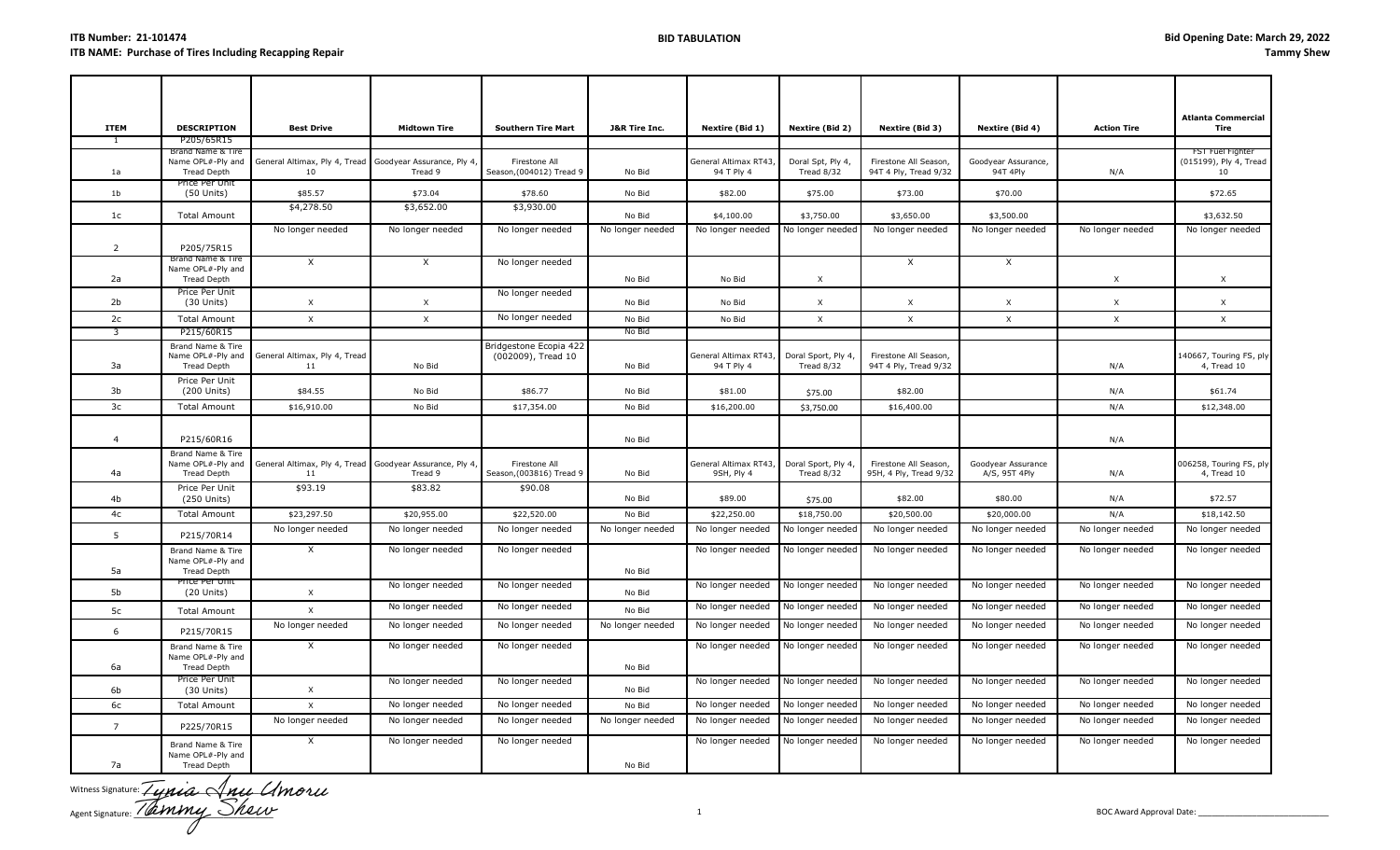|                 |                                                              |                                     |                                             |                                                 |                          |                                       |                        |                                                    |                                                  |                    | <b>Atlanta Commercial</b>                          |
|-----------------|--------------------------------------------------------------|-------------------------------------|---------------------------------------------|-------------------------------------------------|--------------------------|---------------------------------------|------------------------|----------------------------------------------------|--------------------------------------------------|--------------------|----------------------------------------------------|
| <b>ITEM</b>     | <b>DESCRIPTION</b>                                           | <b>Best Drive</b>                   | <b>Midtown Tire</b>                         | <b>Southern Tire Mart</b>                       | <b>J&amp;R Tire Inc.</b> | Nextire (Bid 1)                       | <b>Nextire (Bid 2)</b> | Nextire (Bid 3)                                    | Nextire (Bid 4)                                  | <b>Action Tire</b> | Tire                                               |
| 7b              | Price Per Unit<br>$(20$ Units)                               | $\times$                            | No longer needed                            | No longer needed                                | No Bid                   | No longer needed                      | No longer needed       | No longer needed                                   | No longer needed                                 | No longer needed   | No longer needed                                   |
| 7c              | <b>Total Amount</b>                                          | $\boldsymbol{\mathsf{X}}$           | No longer needed                            | No longer needed                                | No Bid                   | No longer needed                      | No longer needed       | No longer needed                                   | No longer needed                                 | No longer needed   | No longer needed                                   |
| 8               | P225/75R15                                                   | No longer needed                    | No longer needed                            | No longer needed                                | No longer needed         | No longer needed                      | No longer needed       | No longer needed                                   | No longer needed                                 | No longer needed   | No longer needed                                   |
|                 | Brand Name & Tire                                            | $\times$                            | No longer needed                            | No longer needed                                |                          | No longer needed                      | No longer needed       | No longer needed                                   | No longer needed                                 | No longer needed   | No longer needed                                   |
| 8а              | Name OPL#-Ply and<br>Tread Depth                             |                                     |                                             |                                                 | No Bid                   |                                       |                        |                                                    |                                                  |                    |                                                    |
|                 |                                                              |                                     |                                             |                                                 |                          |                                       |                        |                                                    |                                                  |                    |                                                    |
| 8b              | Price Per Unit<br>$(20$ Units)                               | $\boldsymbol{\mathsf{X}}$           | No longer needed                            | No longer needed                                | No Bid                   | No longer needed                      | No longer needed       | No longer needed                                   | No longer needed                                 | No longer needed   | No longer needed                                   |
| 8c              | <b>Total Amount</b>                                          | $\boldsymbol{\mathsf{x}}$           | No longer needed                            | No longer needed                                | No Bid                   | No longer needed                      | No longer needed       | No longer needed                                   | No longer needed                                 | No longer needed   | No longer needed                                   |
| 9               | P235/70R15                                                   |                                     |                                             |                                                 | No Bid                   |                                       |                        |                                                    |                                                  |                    | No bid                                             |
| 9a              | Brand Name & Tire<br>Name OPL#-Ply and<br><b>Tread Depth</b> | General Altimax, Ply 4, Tread<br>10 | No bid                                      | General Altimax RT43,<br>(15502710000) Tread 11 | No Bid                   | Goodyear/equal 103T<br>4 ply          |                        |                                                    |                                                  | N/A                | No bid                                             |
| 9b              | Price Per Unit<br>$(100$ Units)                              | \$99.59                             | No bid                                      | \$101.74                                        | No Bid                   | \$94.55                               |                        |                                                    |                                                  | N/A                | No bid                                             |
| 9c              | <b>Total Amount</b>                                          | \$9,959.00                          | No bid                                      | \$10,174.00                                     | No Bid                   | \$9,455.00                            |                        |                                                    |                                                  | N/A                | No bid                                             |
| 10              | P235/75R15                                                   |                                     |                                             |                                                 | No Bid                   |                                       |                        |                                                    |                                                  | N/A                |                                                    |
| 10a             | Brand Name & Tire<br>Name OPL#-Ply and<br><b>Tread Depth</b> | General Altimax, Ply 4, Tread<br>10 | Goodyear Trailrunner AT,<br>Ply 4, Tread 12 | Firestone Dest. LE3<br>(005346) Tread 10        | No Bid                   | General Grabber<br>HTS60, 106T, 4 ply |                        | Firestone Dest. LE3,<br>105T Ply 4, Tread<br>10/32 | Goodyear Trailrunner<br>AT, 105TPly 4            | N/A                | Firestone Dest. LE3<br>(005346) Ply 4, Tread<br>12 |
| 10 <sub>b</sub> | Price Per Unit<br>$(100$ Units)                              | \$99.20                             | \$75.29                                     | \$115.91                                        | No Bid                   | \$98.87                               |                        | \$105.00                                           | \$74.00                                          | N/A                | \$91.40                                            |
| 10 <sub>c</sub> | Total Amount                                                 | \$9,920.00                          | \$7,529.00                                  | \$11,591.00                                     | No Bid                   | \$9,887.00                            |                        | \$10,500.00                                        | \$7,400.00                                       | N/A                | \$9,140.00                                         |
| 11              | P235/70R16                                                   |                                     |                                             |                                                 | No Bid                   |                                       |                        |                                                    |                                                  | N/A                |                                                    |
| 11a             | Brand Name & Tire<br>Name OPL#-Ply and<br>Tread Depth        | General HTS60, Ply 4,<br>Tread 10   | Goodyear Assurance, Ply 4,<br>Tread 9       | Firestone All Season<br>(003024), Tread 10      | No Bid                   | General Grabber<br>HTS60, 105T, 4 ply |                        | Firestone Dest. LE3,<br>106T Ply 4, Tread<br>10/32 | Goodyear Workhorse AT<br>106T 4 Ply, Tread 15/32 | N/A                | Firestone Dest. LE2<br>(097759) Ply 4, Tread<br>12 |
| 11 <sub>b</sub> | Price Per Unit<br>$(100$ Units)                              | \$112.87                            | \$99.71                                     | \$111.38                                        | No Bid                   | \$105.90                              |                        | \$100.00                                           | \$93.00                                          | N/A                | \$92.85                                            |
| 11c             | <b>Total Amount</b>                                          | \$11,287.00                         | \$9,971.00                                  | \$11,138.00                                     | No Bid                   | \$10,590.00                           |                        | \$10,000.00                                        | \$9,300.00                                       | N/A                | \$9,285.00                                         |
| 12              | P235/70R17                                                   |                                     |                                             |                                                 | No Bid                   |                                       |                        |                                                    |                                                  | N/A                |                                                    |
| 12a             | Brand Name & Tire<br>Name OPL#-Ply and<br>Tread Depth        | General HTS60, Ply 4,<br>Tread 10   | Goodyear Workhorse AT,<br>Ply 4, Tread 12   | Firestone Dest. LE3<br>#005372 Tread 10         | No Bid                   | General Grabber<br>HTS60, 111T, 4 ply |                        | Firestone Dest. LE3,<br>111T Ply 4, Tread<br>10/32 | Goodyear Workhorse AT<br>111T 4 Ply, Tread 15/32 | N/A                | Firestone Dest. LE3<br>(005362) Ply 4, Tread<br>12 |
| 12 <sub>b</sub> | Price Per Unit<br>(400 Units)                                | \$129.37                            | \$119.05                                    | \$102.09                                        | No Bid                   | \$121.50                              |                        | \$93.00                                            | \$113.00                                         | N/A                | \$119.02                                           |
| 12c             | <b>Total Amount</b>                                          | \$51,748.00                         | \$47,620.00                                 | \$40,836.00                                     | No Bid                   | \$48,600.00                           |                        | \$37,200.00                                        | \$45,200.00                                      | N/A                | \$47,608.00                                        |
| 13              | P255/65R17                                                   |                                     |                                             |                                                 | No Bid                   |                                       |                        |                                                    |                                                  | N/A                |                                                    |
| 13a             | Brand Name & Tire<br>Name OPL#-Ply and<br><b>Tread Depth</b> | General HTS60, Ply 4,<br>Tread 10   | Goodyear Fortitude HT, Ply<br>4, Tread 11   | Firestone Dest. LE3<br>#005362 Tread 10         | No Bid                   | General Grabber<br>HTS60, 110T, 4 ply |                        | Firestone Dest. LE3,<br>110T Ply 4, Tread<br>10/32 | Goodyear Fortitude<br>HT,110T Ply 4              | N/A                | 008450, FS Fusion SUV,<br>Ply 4, Tread 12          |
| 13 <sub>b</sub> | Price Per Unit<br>$(50$ Units)                               | \$141.78                            | \$101.40                                    | \$105.74                                        | No Bid                   | \$131.00                              |                        | \$100.00                                           | \$98.20                                          | N/A                | \$110.50                                           |
| 13c             | <b>Total Amount</b>                                          | \$7,089.00                          | \$5,070.00                                  | \$5,287.00                                      | No Bid                   | \$6,550.00                            |                        | \$5,000.00                                         | \$4,910.00                                       | N/A                | \$5,525.00                                         |
| 14              | P255/70R16                                                   |                                     |                                             |                                                 | No Bid                   |                                       |                        |                                                    |                                                  | N/A                |                                                    |

Witness Signature:  $\frac{1}{2}$  and  $\sqrt{12}$ Agent Signature: \_\_\_\_\_\_\_\_\_\_\_\_\_\_\_\_\_\_\_\_\_\_\_\_\_\_\_\_\_\_\_ 2 BOC Award Approval Date: \_\_\_\_\_\_\_\_\_\_\_\_\_\_\_\_\_\_\_\_\_\_\_\_\_\_\_\_\_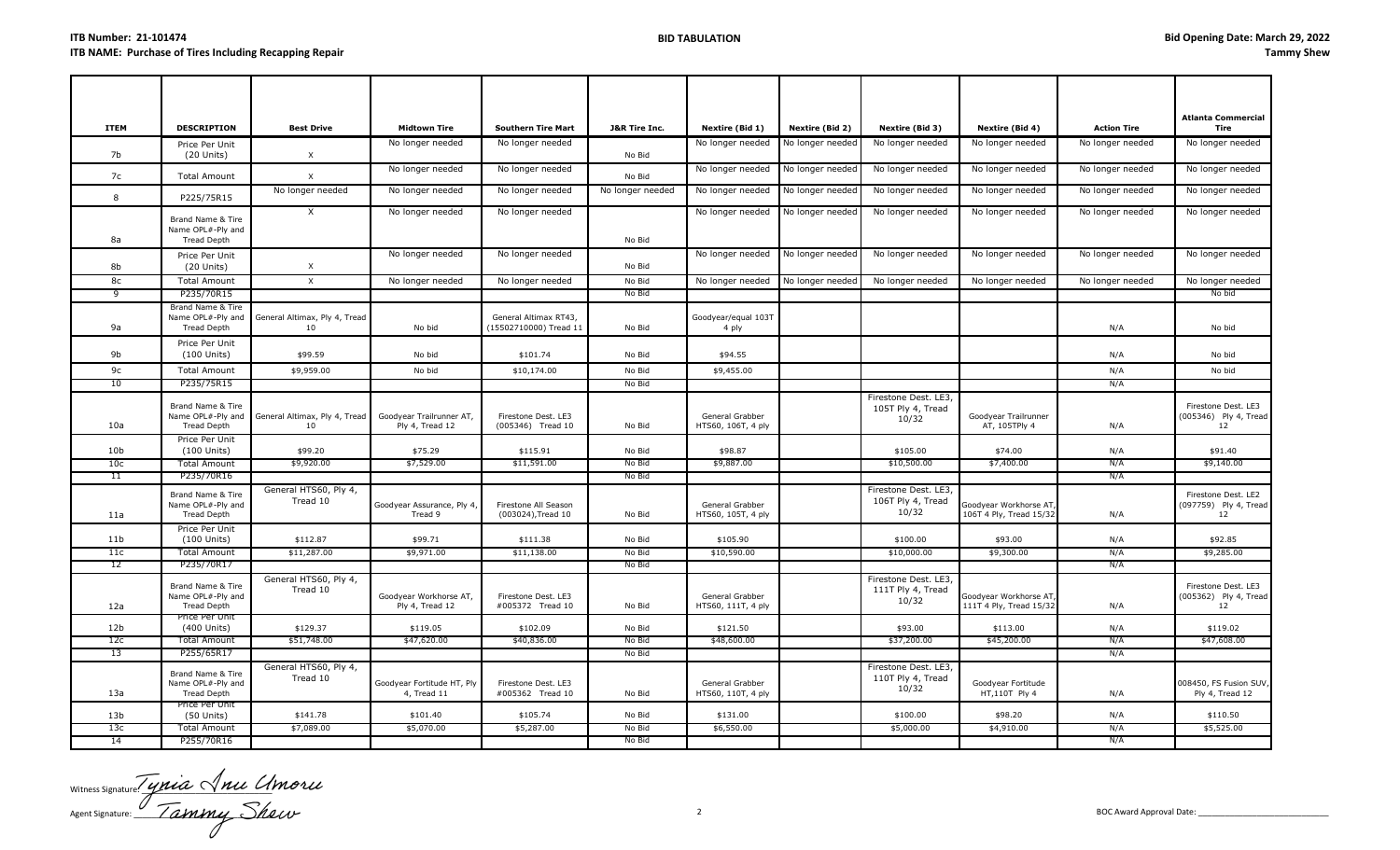| <b>ITEM</b>     | <b>DESCRIPTION</b>                                           | <b>Best Drive</b>                                              | <b>Midtown Tire</b>                        | <b>Southern Tire Mart</b>                                 | <b>J&amp;R Tire Inc.</b> | Nextire (Bid 1)                       | Nextire (Bid 2) | Nextire (Bid 3)                                                             | Nextire (Bid 4)                                  | <b>Action Tire</b>                               | <b>Atlanta Commercial</b><br>Tire                         |
|-----------------|--------------------------------------------------------------|----------------------------------------------------------------|--------------------------------------------|-----------------------------------------------------------|--------------------------|---------------------------------------|-----------------|-----------------------------------------------------------------------------|--------------------------------------------------|--------------------------------------------------|-----------------------------------------------------------|
| 14a             | Brand Name & Tire<br>Name OPL#-Ply and<br><b>Tread Depth</b> | General HTS60, Ply 4,<br>Tread 10                              | Goodyear Workhorse AT,<br>Ply 4, Tread 12  | Firestone Dest. LE3<br>#005342 Tread 10                   | No Bid                   | General Grabber<br>HTS60, 111S, 4 ply |                 | Firestone Dest. LE3,<br>111S Ply 4, Tread<br>10/32                          | Goodyear Workhorse AT<br>111S 4 Ply, Tread 15/32 | N/A                                              | Firestone Dest. LE3<br>(005342) Ply 4, Tread<br>12        |
| 14 <sub>b</sub> | Price Per Unit<br>(100 Units)                                | \$117.28                                                       | \$110.35                                   | \$125.30                                                  | No Bid                   | \$111.00                              |                 | \$115.00                                                                    | \$106.00                                         | N/A                                              | \$112.08                                                  |
| 14c             | <b>Total Amount</b>                                          | \$11,728.00                                                    | \$11,035.00                                | \$12,530.00                                               | No Bid                   | \$11,100.00                           |                 | \$11,500.00                                                                 | \$10,600.00                                      | N/A                                              | \$11,208.00                                               |
| 15              | P235/45R18                                                   |                                                                |                                            |                                                           | No Bid                   |                                       |                 |                                                                             |                                                  | N/A                                              |                                                           |
| 15a             | Brand Name & Tire<br>Name OPL#-Ply and<br><b>Tread Depth</b> | General Altimax, Ply 4, Tread Goodyear Eagle LS2, Ply 4,<br>10 | Tread 10                                   | Firestone All Season<br>#003065 Tread 10                  | No Bid                   | General Altimax RT43,<br>98V, Ply 4   |                 | Firestone All Season,<br>98V 4 Ply, Tread 9/32                              | Goodyear Eagle LS2,<br>98V 4 Ply, Tread 10/32    | N/A                                              | Firestone All Season<br>#003065 Ply 4, Tread<br>11        |
| 15 <sub>b</sub> | Price Per Unit<br>$(60$ Units)                               | \$135.72                                                       | \$98.79                                    | \$114.36                                                  | No Bid                   | \$127.55                              |                 | \$106.00                                                                    | \$95.00                                          | N/A                                              | \$125.28                                                  |
| 15c             | <b>Total Amount</b>                                          | \$8,143.20                                                     | \$5,927.40                                 | \$6,855.60                                                | No Bid                   | \$7,653.00                            |                 | \$6,360.00                                                                  | \$5,700.00                                       | N/A                                              | \$7,516.00                                                |
| 16              | LT215/85R16                                                  |                                                                |                                            |                                                           | No Bid                   |                                       |                 |                                                                             |                                                  | N/A                                              |                                                           |
| 16a             | Brand Name & Tire<br>Name OPL#-Ply and<br><b>Tread Depth</b> | Gen. HD, 10 Ply<br>Tread-14                                    | Goodyear Workhorse AT,<br>Ply 10, Tread 15 | Firestone Transforce<br>HT2, Ply 10, Tread 14,<br>#002758 | No Bid                   | General Grabber HD,<br>10 PR, 14/32   |                 | Firestone Transforce<br>HT2, Ply 10PR, Tread<br>14/32                       | Goodyear Workhorse AT<br>Ply 10PR, Tread 15/32   | N/A                                              | Firestone Transforce<br>HT2, Ply 10, Tread<br>14, #002758 |
| 16b             | Price Per Unit<br>(100 Units)                                | \$112.17                                                       | \$117.25                                   | \$105.69                                                  | No Bid                   | \$109.07                              |                 | \$106.00                                                                    | \$112.00                                         | N/A                                              | \$101.67                                                  |
| 16c             | <b>Total Amount</b>                                          | \$11,217.00                                                    | \$11,725.00                                | \$10,569.00                                               | No Bid                   | \$10,907.00                           |                 | \$10,600.00                                                                 | \$11,200.00                                      | N/A                                              | \$10,167.00                                               |
| 17              | LT225/75R16                                                  |                                                                |                                            |                                                           | No Bid                   |                                       |                 |                                                                             |                                                  | N/A                                              |                                                           |
| 17a             | Brand Name & Tire<br>Name OPL#-Ply and<br><b>Tread Depth</b> | Gen. HD, 10 Ply<br>Tread-14                                    | Goodyear Workhorse AT,<br>Ply 10, Tread 15 | Firestone Transforce<br>HT2,#002760,Ply 10,<br>Tread 14   | No Bid                   | General Grabber HD,<br>10 PR, 14/32   |                 | Firestone Transforce<br>HT2, Ply 10PR, Tread<br>14/32                       | Goodyear Workhorse AT<br>Ply 10PR, Tread 15/32   | N/A                                              | Firestone Transforce<br>HT2,#002760,Ply 10,<br>Tread 14   |
| 17 <sub>b</sub> | Price Per Unit<br>(150 Units)                                | \$112.29                                                       | \$112.61                                   | \$117.43                                                  | No Bid                   | \$109.80                              |                 | \$107.00                                                                    | \$108.00                                         | N/A                                              | \$110.68                                                  |
| 17c             | <b>Total Amount</b>                                          | \$16,843.50                                                    | \$16,891.50                                | \$17,614.50                                               | No Bid                   | \$16,470.00                           |                 | \$16,050.00                                                                 | \$16,200.00                                      | N/A                                              | \$16,602.00                                               |
| 18              | LT225/75R17                                                  | N/A                                                            |                                            |                                                           | No Bid                   |                                       |                 |                                                                             |                                                  | N/A                                              |                                                           |
| 18a             | Brand Name & Tire<br>Name OPL#-Ply and<br><b>Tread Depth</b> | N/A                                                            | No bid                                     | Firestone Transforce<br>HT2, #002774, Ply 10,<br>Tread 14 | No Bid                   |                                       |                 | <b>Firestone Transforce</b><br>HT2, Ply 10PR, Tread<br>14/32                | Ply 10PR, Tread 14/32                            | N/A                                              | Firestone Transforce<br>HT2, #002774, Ply<br>10, Tread 14 |
| 18b             | Price Per Unit<br>$(30$ Units)                               | N/A                                                            | No bid                                     | \$145.44                                                  | No Bid                   |                                       |                 | \$106.00                                                                    | No Answer                                        | N/A                                              | \$138.66                                                  |
| 18с             | <b>Total Amount</b>                                          | N/A                                                            | No bid                                     | \$4,363.20                                                | No Bid                   |                                       |                 | \$3,180.00                                                                  | No Answer                                        | N/A                                              | \$4,159.80                                                |
| 19              | LT235/85R16                                                  |                                                                |                                            |                                                           | No Bid                   |                                       |                 |                                                                             |                                                  | N/A                                              |                                                           |
| 19a             | Brand Name & Tire<br>Name OPL#-Ply and<br><b>Tread Depth</b> | Gen. HD, 10 Ply<br>Tread-14                                    | Goodyear Workhorse AT,<br>Ply 10, Tread 15 | Firestone Transforce<br>HT2, #002759, Ply 10,<br>Tread 15 | No Bid                   | General Grabber HD,<br>10 PR, 14/32   |                 | Firestone Transforce<br>HT2, Ply 10PR, Tread Goodyear Workhorse AT<br>14/32 | Ply 10PR, Tread 15/32                            | N/A                                              | Firestone Transforce<br>HT2, #002759, Ply<br>10, Tread 14 |
| 19b             | Price Per Unit<br>(150 Units)                                | \$117.27                                                       | \$121.23                                   | \$122.37                                                  | No Bid                   | \$113.61                              |                 | \$102.00                                                                    | \$116.00                                         | N/A                                              | \$116.39                                                  |
| 19 <sub>c</sub> | <b>Total Amount</b>                                          | \$17,590.50                                                    | \$18,184.50                                | \$18,355.50                                               | No Bid                   | \$17,041.50                           |                 | \$15,300.00                                                                 | \$17,400.00                                      | N/A                                              | \$17,458.50                                               |
| 20              | LT245/75R16                                                  |                                                                |                                            |                                                           | No Bid                   |                                       |                 |                                                                             |                                                  |                                                  |                                                           |
| 20a             | Brand Name & Tire<br>Name OPL#-Ply and<br><b>Tread Depth</b> | Gen. HD, 10 Ply<br>Tread-14                                    | Goodyear Workhorse AT,<br>Ply 10, Tread 15 | Firestone Transforce<br>HT2,#002761, Ply 10,<br>Tread 14  | No Bid                   | General Grabber HD,<br>10 PR, 14/32   |                 | Firestone Transforce<br>HT2, Ply 10PR, Tread<br>14/32                       | Goodyear Workhorse AT<br>Ply 10PR, Tread 15/32   | Goodyear Wrangler HT, Ply<br>10, Tread 16/32     | Firestone Transforce<br>HT2,#002761, Ply<br>10, Tread 12  |
| 20 <sub>b</sub> | Price Per Unit<br>(600 Units)                                | \$119.10                                                       | \$115.93                                   | \$114.60                                                  | No Bid                   | \$116.34                              |                 | \$103.50                                                                    | \$110.00                                         | \$129.87                                         | \$110.26                                                  |
| 20c             | <b>Total Amount</b>                                          | \$71,460.00                                                    | \$69,558.00                                | \$68,760.00                                               | No Bid                   | \$69,804.00                           |                 | \$62,100.00                                                                 | \$66,000.00                                      | \$77,922.00                                      | \$66,156.00                                               |
| 21              | LT245/75R17                                                  |                                                                |                                            |                                                           | No Bid                   |                                       |                 |                                                                             |                                                  |                                                  |                                                           |
| 21a             | Brand Name & Tire<br>Name OPL#-Ply and<br><b>Tread Depth</b> | Gen. Grabber HD, 10 Ply<br>Tread-14                            | Goodyear Workhorse AT,<br>Ply 10, Tread 15 | Firestone Transforce<br>HT2, #002777, Ply 10,<br>Tread 14 | No Bid                   | General Grabber HD,<br>10 PR, 14/32   |                 | Firestone Transforce<br>HT2, Ply 10PR, Tread AT, Ply 10PR, Tread<br>14/32   | Goodyear Trailrunner<br>15/32                    | Goodyear Duratrac, Ply 10,<br><b>Tread 16/32</b> | Firestone Transforce<br>HT2, #002777, Ply<br>10, Tread 14 |

Witness Signature:  $\frac{1}{2}$ Agent Signature: \_\_\_\_\_\_\_\_\_\_\_\_\_\_\_\_\_\_\_\_\_\_\_\_\_\_\_\_\_\_\_ 3 BOC Award Approval Date: \_\_\_\_\_\_\_\_\_\_\_\_\_\_\_\_\_\_\_\_\_\_\_\_\_\_\_\_\_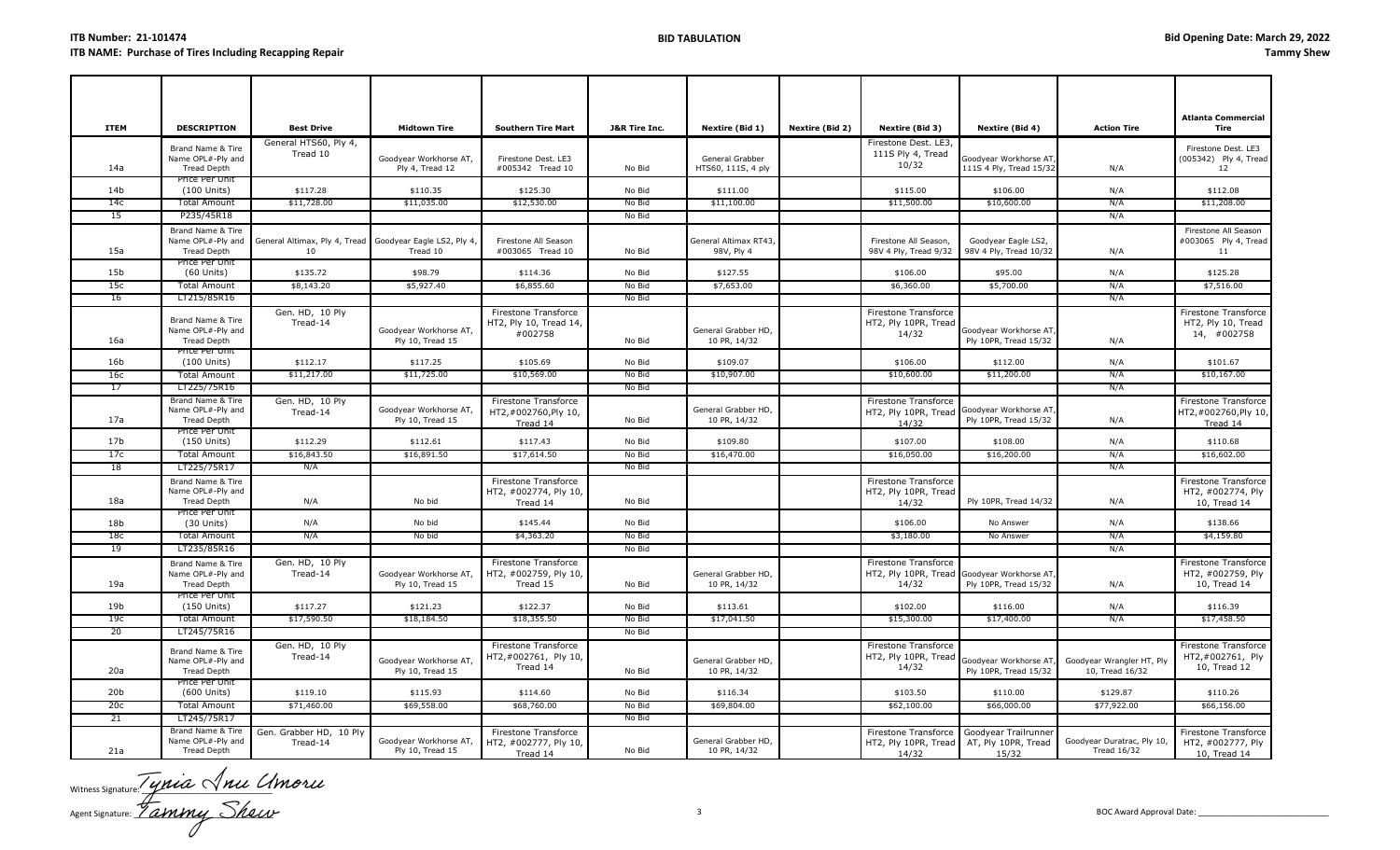| <b>ITEM</b>     | <b>DESCRIPTION</b>                                            | <b>Best Drive</b>                     | <b>Midtown Tire</b>                       | <b>Southern Tire Mart</b>                                 | <b>J&amp;R Tire Inc.</b> | Nextire (Bid 1)                        | Nextire (Bid 2)                      | Nextire (Bid 3)                                              | Nextire (Bid 4)                                  | <b>Action Tire</b>                                      | <b>Atlanta Commercial</b><br>Tire                         |
|-----------------|---------------------------------------------------------------|---------------------------------------|-------------------------------------------|-----------------------------------------------------------|--------------------------|----------------------------------------|--------------------------------------|--------------------------------------------------------------|--------------------------------------------------|---------------------------------------------------------|-----------------------------------------------------------|
| 21 <sub>b</sub> | Price Per Unit<br>(300 Units)                                 | \$142.68                              | \$135.15                                  | \$142.47                                                  | No Bid                   | \$137.52                               |                                      | \$129.00                                                     | \$124.00                                         | \$185.00                                                | \$125.29                                                  |
| 21c             | <b>Total Amount</b>                                           | \$42,804.00                           | \$40,545.00                               | \$42,741.00                                               | No Bid                   | \$41,256.00                            |                                      | \$38,700.00                                                  | \$37,200.00                                      | \$55,500.00                                             | \$37,587.00                                               |
| 22              | LT265/70R17                                                   |                                       |                                           |                                                           | No Bid                   |                                        |                                      |                                                              |                                                  |                                                         |                                                           |
| 22a             | Brand Name & Tire<br>Name OPL#-Ply and<br><b>Tread Depth</b>  | Gen. Grabber HD, 10 Ply<br>Tread-14   | Goodyear Workhorse AT<br>Ply 10, Tread 15 | Firestone Transforce<br>HT2, #002768, Ply 10,<br>Tread 15 | No Bid                   | General Grabber HD,<br>10 PR, 14/32    |                                      | <b>Firestone Transforce</b><br>HT2, Ply 10PR, Tread<br>14/32 | Goodyear Workhorse AT<br>Ply 10PR, Tread 15/32   | N/A                                                     | Firestone Transforce<br>HT2, #002768, Ply<br>10. Tread 14 |
| 22 <sub>b</sub> | Price Per Unit<br>$(60$ Units)                                | \$157.00                              | \$136.47                                  | \$155.61                                                  | No Bid                   | \$144.83                               |                                      | \$140.00                                                     | \$130.00                                         | N/A                                                     | \$133.05                                                  |
| 22c             | Total Amount                                                  | \$9,420.00                            | \$8,188.20                                | \$9,336.60                                                | No Bid                   | \$8,689.80                             |                                      | \$8,400.00                                                   | \$7,800.00                                       | N/A                                                     | \$7,983.00                                                |
| 23              | LT265/75R16                                                   | No longer needed                      | No longer needed                          | No longer needed                                          | No longer needed         | No longer needed                       | No longer needed                     | No longer needed                                             | No longer needed                                 | No longer needed                                        |                                                           |
| 23a             | Brand Name & Tire<br>Name OPL#-Ply and<br><b>Tread Depth</b>  | No longer needed                      | No longer needed                          | No longer needed                                          | No longer needed         | No longer needed                       | No longer needed                     | No longer needed                                             | No longer needed                                 | No longer needed                                        | No longer needed                                          |
| 23 <sub>b</sub> | Price Per Unit<br>$(50$ Units)                                | No longer needed                      | No longer needed                          | No longer needed                                          | No longer needed         | No longer needed                       | No longer needed                     | No longer needed                                             | No longer needed                                 | No longer needed                                        | No longer needed                                          |
| 23c             | <b>Total Amount</b>                                           | No longer needed                      | No longer needed                          | No longer needed                                          | No longer needed         | No longer needed                       | No longer needed                     | No longer needed                                             | No longer needed                                 | No longer needed                                        | No longer needed                                          |
| 24              | LT275/70R18                                                   | No longer needed                      | No longer needed                          | No longer needed                                          | No longer needed         | No longer needed                       | No longer needed                     | No longer needed                                             | No longer needed                                 | No longer needed                                        | No longer needed                                          |
| 24a             | Brand Name & Tire<br>Name OPL#-Ply and<br><b>Tread Depth</b>  | No longer needed                      | No longer needed                          | No longer needed                                          | No longer needed         | No longer needed                       | No longer needed                     | No longer needed                                             | No longer needed                                 | No longer needed                                        | No longer needed                                          |
| 24b             | Price Per Unit<br>$(20$ Units)                                | No longer needed                      | No longer needed                          | No longer needed                                          | No longer needed         | No longer needed                       | No longer needed                     | No longer needed                                             | No longer needed                                 | No longer needed                                        | No longer needed                                          |
| 24c             | <b>Total Amount</b>                                           | No longer needed                      | No longer needed                          | No longer needed                                          | No longer needed         | No longer needed                       | No longer needed                     | No longer needed                                             | No longer needed                                 | No longer needed                                        | No longer needed                                          |
| 25              | 235/75R17.5                                                   | No longer needed                      | No longer needed                          | No longer needed                                          | No longer needed         | No longer needed                       | No longer needed                     | No longer needed                                             | No longer needed                                 | No longer needed                                        | No longer needed                                          |
| 25a             | Brand Name & Tire<br>Name OPL#-Ply-16<br>and Tread Depth      | No longer needed                      | No longer needed                          | No longer needed                                          | No longer needed         | No longer needed                       | No longer needed                     | No longer needed                                             | No longer needed                                 | No longer needed                                        | No longer needed                                          |
| 25 <sub>b</sub> | Price Per Unit<br>$(30$ Units)                                | No longer needed                      | No longer needed                          | No longer needed                                          | No longer needed         | No longer needed                       | No longer needed                     | No longer needed                                             | No longer needed                                 | No longer needed                                        | No longer needed                                          |
| 25c             | <b>Total Amount</b>                                           | No longer needed                      | No longer needed                          | No longer needed                                          | No longer needed         | No longer needed                       | No longer needed                     | No longer needed                                             | No longer needed                                 | No longer needed                                        | No longer needed                                          |
| -26             | 245/70R19.5                                                   |                                       |                                           |                                                           |                          |                                        |                                      |                                                              |                                                  | N/A                                                     |                                                           |
| 26a             | Brand Name & Tire<br>Name OPL#-Ply-14<br>and Tread Depth      | Continental HD3, Ply 14,<br>Tread 24  | No bid                                    | Firestone<br>FS561,#248477, Ply<br>14, Tread 18           | No Bid                   |                                        | Arisun AS673, Ply<br>16, Tread 16/32 | irestone Trans AT, Load<br>G, Tread 18/32                    | Goodyear G647 RSS,<br><b>Tread 15/32</b>         | N/A                                                     | Firestone<br>FS561,#248477, Ply<br>14, Tread 16           |
| 26b             | Price Per Unit<br>$(10$ Units)                                | \$314.34                              | No bid                                    | \$306.60                                                  | No Bid                   |                                        | \$200.00                             | \$230.00                                                     | \$320.00                                         | N/A                                                     | \$244.85                                                  |
| 26c             | <b>Total Amount</b>                                           | \$3,143.40                            | No bid                                    | \$3,066.00                                                | No Bid                   |                                        | \$2,000.00                           | \$2,300.00                                                   | \$3,200.00                                       | N/A                                                     | \$2,448.50                                                |
| 27              | 255/70R22.5                                                   |                                       |                                           |                                                           | No Bid                   |                                        |                                      |                                                              |                                                  |                                                         |                                                           |
| 27a             | Brand Name & Tire<br>Name OPL#-Ply-16 &<br><b>Tread Depth</b> | Continental HSR2, Ply 16,<br>Tread 23 | No bid                                    | Firestone<br>FS560, #192982, Ply<br>16, Tread 18          | No Bid                   | Ironman 1-181 Hwy,<br>Ply 16, Tread 18 | Arisun AS673, Ply<br>16, Tread 16/32 | FST FS560 Ply 16, Tread<br>18/32                             | Goodyear Marathon<br>RSS, Tread 15/32            | Goodyear Marathon                                       | <b>Firestone</b><br>FS560,#192982, Ply<br>16, Tread 18    |
| 27 <sub>b</sub> | Price Per Unit<br>$(80$ Units)                                | \$271.62                              | No bid                                    | \$288.36                                                  | No Bid                   |                                        | \$249.00                             | \$269.00                                                     | \$320.00                                         | \$332.06                                                | \$238.14                                                  |
| 27c             | <b>Total Amount</b>                                           | \$21,729.60                           | No bid                                    | \$23,068.80                                               | No Bid                   |                                        | \$19,920.00                          | \$21,520.00                                                  | \$25,600.00                                      | \$26,564.80                                             | \$19,051.20                                               |
| -28             | 11R22.5                                                       |                                       | No bid                                    |                                                           | No Bid                   |                                        |                                      |                                                              |                                                  |                                                         |                                                           |
| 28a             | Brand Name & Tire<br>Name OPL#-Ply and<br><b>Tread Depth</b>  | General RA, Ply 16, Tread<br>23       | No bid                                    | Firestone FS561 A,<br>#012710, Ply 16, Tread<br>21        | No Bid                   |                                        |                                      | FST FS561A, Ply 16,<br><b>Tread 21/32</b>                    | Goodyear Endurance<br>RSA, Ply H, Tread<br>22/32 | Goodyear Marathon,<br>Endurance, Ply 16, Tread<br>22/32 | Firestone FS560<br>Plus, #156558, Ply<br>16, Tread 21     |

Witness Signature:  $\frac{1}{2}$   $\frac{1}{2}$   $\frac{1}{2}$   $\frac{1}{2}$   $\frac{1}{2}$   $\frac{1}{2}$   $\frac{1}{2}$   $\frac{1}{2}$   $\frac{1}{2}$   $\frac{1}{2}$   $\frac{1}{2}$   $\frac{1}{2}$   $\frac{1}{2}$   $\frac{1}{2}$   $\frac{1}{2}$   $\frac{1}{2}$   $\frac{1}{2}$   $\frac{1}{2}$   $\frac{1}{2}$   $\frac{1}{2}$   $\$ Agent Signature: \_\_\_\_\_\_\_\_\_\_\_\_\_\_\_\_\_\_\_\_\_\_\_\_\_\_\_\_\_\_\_ 4 BOC Award Approval Date: \_\_\_\_\_\_\_\_\_\_\_\_\_\_\_\_\_\_\_\_\_\_\_\_\_\_\_\_\_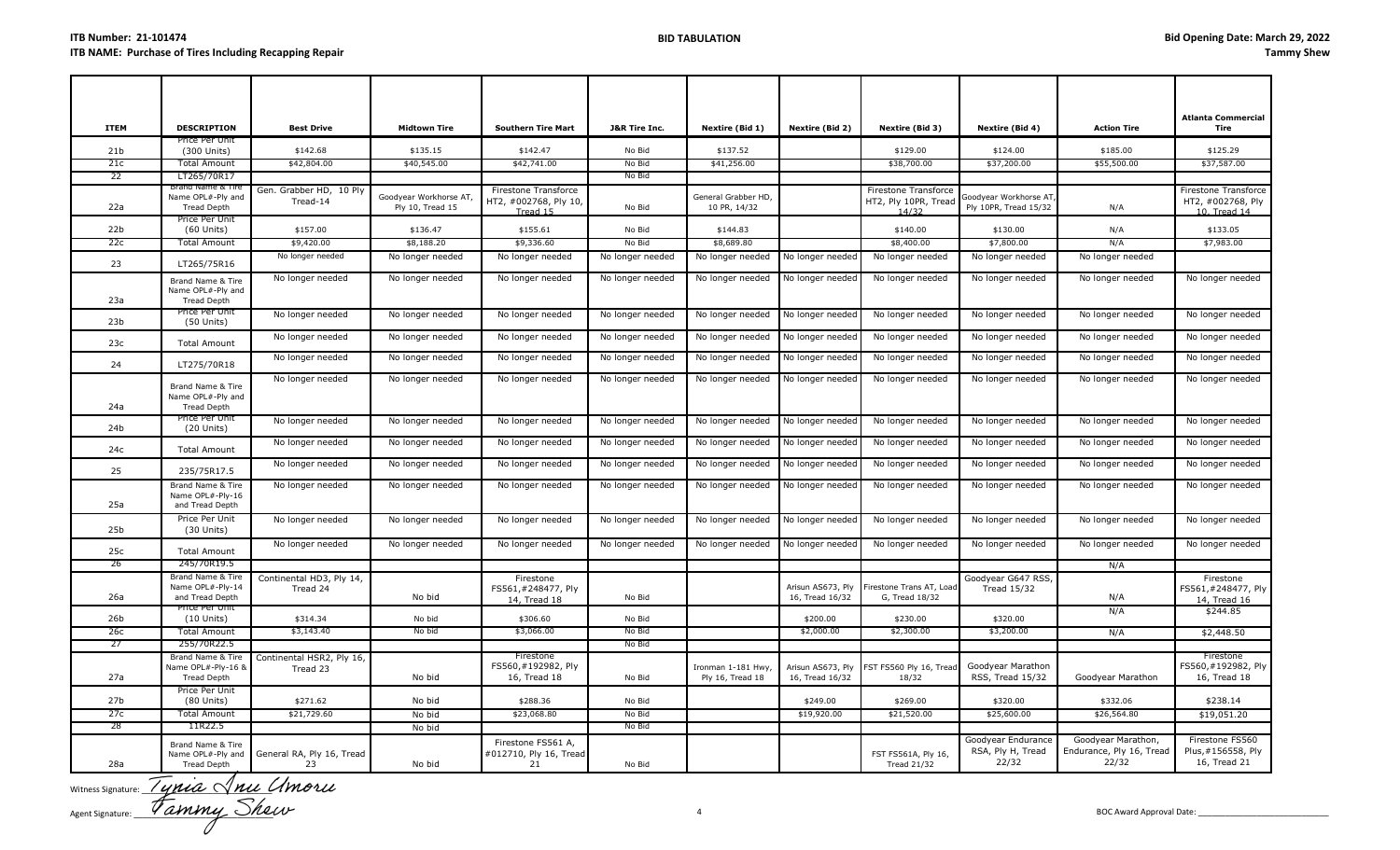| <b>ITEM</b>     | <b>DESCRIPTION</b>                                         | <b>Best Drive</b>                     | <b>Midtown Tire</b> | <b>Southern Tire Mart</b>                          | <b>J&amp;R Tire Inc.</b> | Nextire (Bid 1) | Nextire (Bid 2)         | Nextire (Bid 3)                                          | Nextire (Bid 4)                                   | <b>Action Tire</b>                                                                                                | <b>Atlanta Commercial</b><br>Tire                  |
|-----------------|------------------------------------------------------------|---------------------------------------|---------------------|----------------------------------------------------|--------------------------|-----------------|-------------------------|----------------------------------------------------------|---------------------------------------------------|-------------------------------------------------------------------------------------------------------------------|----------------------------------------------------|
| 28b             | Price Per Unit<br>(300 Units)                              | \$289.91                              | No bid              | \$360.93                                           | No Bid                   |                 |                         | \$341.00                                                 | \$355.00                                          | GY Marathon-\$336.00 GY<br>Endurance-\$363.00                                                                     | \$262.00                                           |
|                 |                                                            |                                       | No bid              |                                                    |                          |                 |                         |                                                          |                                                   | GY Marathon-\$100,800.00                                                                                          | \$78,600.00                                        |
| 28c             | <b>Total Amount</b>                                        | \$86,973.00                           |                     | \$108,279.00                                       | No Bid                   |                 |                         | \$102,300.00                                             | \$106,500.00                                      | GY Endurance-\$108,900.00                                                                                         |                                                    |
| 29              | 12R22.5                                                    |                                       | No bid              |                                                    | No Bid                   |                 |                         |                                                          |                                                   |                                                                                                                   |                                                    |
| 29a             | Brand Name & Tire<br>Name OPL#-Ply &<br>Tread Depth        | Continental HSR2, Ply 16,<br>Tread 23 | No bid              | Firestone FS561 A,<br>#012715, Ply 16, Tread<br>21 | No Bid                   |                 |                         | FST FS561A, Ply 16,<br><b>Tread 21/32</b>                | Goodyear Marathon<br>RSA, Ply H, Tread<br>22/32   | Goodyear Marathon,<br>Endurance, Ply 16, Tread<br>23/32                                                           | Firestone FS561 A,<br>#248494, Ply 16,<br>Tread 21 |
| 29b             | Price Per Unit<br>(1000 Units)                             | \$321.67                              | No bid              | \$371.64                                           | No Bid                   |                 |                         | \$352.00                                                 | \$370.75                                          | GY Marathon-\$390.00 GY<br>Endurance-\$449.00                                                                     | \$330.90                                           |
| 29с             | <b>Total Amount</b>                                        | \$321,670.00                          | No bid              | \$371,640.00                                       | No Bid                   |                 |                         | \$352,000.00                                             | \$370,750.00                                      | GY Marathon-\$390,000.00<br>GY Endurance-\$449,000.00                                                             | \$330,90.00                                        |
| 30              | 12R24.5                                                    |                                       | No bid              |                                                    | No Bid                   |                 |                         |                                                          |                                                   |                                                                                                                   |                                                    |
| 30a             | Brand Name & Tire<br>Name OPL#-Ply &<br><b>Tread Depth</b> | Continental HSC3, Ply 16,<br>Tread 24 | No bid              | Firestone T819 #157368<br>Ply 16 Tread 20          | No Bid                   |                 |                         | Firestone T819, Ply 16<br><b>Tread 20/32</b>             | Goodyear Workhorse<br>MSA, Ply H, Tread 22/32     | Goodyear Workhorse , Ply 16,<br><b>Tread 24/32</b>                                                                | Firestone T819<br>#157368 Ply 16<br>Tread 20       |
| 30 <sub>b</sub> | Price Per Unit<br>(250 Units)                              | \$613.47                              | No bid              | \$414.75                                           | No Bid                   |                 |                         | \$495.00                                                 | \$425.00                                          | \$445.76                                                                                                          | \$369.78                                           |
| 30 <sub>c</sub> | <b>Total Amount</b>                                        | \$153,367.50                          | No bid              | \$103,687.50                                       | No Bid                   |                 |                         | \$123,750.00                                             | \$106,250.00                                      | \$111,440.00                                                                                                      | 92,445.00                                          |
| 31              | 315/80R22.5                                                |                                       | No bid              |                                                    | No Bid                   |                 |                         |                                                          |                                                   |                                                                                                                   | No Bid                                             |
| 31a             | Brand Name & Tire<br>Name OPL#-Ply &<br>Tread Depth        | Gabby OA, Ply L, Tread 23             | No bid              | Firestone FS400,<br>#004168, Ply 20, Tread<br>18   | No Bid                   |                 | Arisun AZ682, Ply<br>20 | Firestone T819, Ply 20,<br><b>Tread 20/32</b>            | Goodyear G289 WHA<br>Ply L, Tread 24/32           | Goodyear G289,ply 20, tread<br>24/32, G289 Duraseal, ply 20, #244465, Ply 20, Tread<br>tread 24/32, G291, Ply J18 | Firestone FS860,<br>24                             |
| 31b             | Price Per Unit<br>(500 Units)                              | \$384.89                              | No bid              | \$501.90                                           | No Bid                   |                 | \$450.00                | \$395.00                                                 | \$440.00                                          | GY G289, \$460.00, GY G289<br>DUR. \$480.00, GY G291<br>\$453.62                                                  | \$410.00                                           |
| 31c             | <b>Total Amount</b>                                        | \$192,445.00                          | No bid              | \$250,950.00                                       | No Bid                   |                 | \$225,000.00            | \$197,500.00                                             | \$220,000.00                                      | GY G289, \$230,000.00, GY<br>G289 DUR. \$240,000.00, GY<br>G291 \$226,810.00                                      | \$205,000.00                                       |
| 32              | 385/65R22.5                                                |                                       | No bid              |                                                    | No Bid                   |                 |                         |                                                          |                                                   |                                                                                                                   |                                                    |
| 32a             | Brand Name & Tire<br>Name OPL#-Ply-20 &<br>Tread Depth     | Continental HTR2, Ply 20,<br>Tread 21 | No bid              | Bridgestone R244,<br>#009031, Ply 20,<br>Tread 21  | No Bid                   |                 |                         | FST FS818 Ply 20, Tread Goodyear G-296, Ply 20,<br>23/32 | Tread 23/32                                       | Goodyear G-296, Ply 20,<br><b>Tread 23/32</b>                                                                     | 247780, FST FS818 Ply<br>20, Tread 18              |
| 32b             | Price Per Unit<br>(600 Units)                              | \$587.42                              | No bid              | \$596.00                                           | No Bid                   |                 |                         | \$501.00                                                 | \$500.00                                          | \$524.00                                                                                                          | \$462.15                                           |
|                 |                                                            |                                       | No bid              |                                                    |                          |                 |                         |                                                          |                                                   |                                                                                                                   | \$277,290.00                                       |
| 32c             | <b>Total Amount</b>                                        | \$352,452.00                          |                     | \$357,600.00                                       | No Bid                   |                 |                         | \$300,600.00                                             | \$300,000.00                                      | \$314,400.00                                                                                                      |                                                    |
| 33              | 425/65R22.5                                                |                                       | No bid              |                                                    | No Bid                   |                 |                         |                                                          |                                                   |                                                                                                                   |                                                    |
| 33a             | Brand Name & Tire<br>Name OPL#-Ply-20 &<br>Tread Depth     | Continental HTR2, Ply 20,<br>Tread 22 | No bid              | Firestone FS818,<br>#241235, Ply 20,<br>Tread 23   | No Bid                   |                 |                         | FST FS818 Ply 20, Tread<br>23/32                         | Goodyear Armor Max<br>MSA, Ply 20, Tread<br>23/32 | Goodyear Armor Max MSA,<br>Ply 20, Tread 23/32                                                                    | Firestone FS818,<br>#241235, Ply 20,<br>Tread 18   |
| 33b             | Price Per Unit<br>(400 Units)                              | \$661.49                              | No bid              | \$573.30                                           | No Bid                   |                 |                         | \$553.00                                                 | \$665.00                                          | \$700.00                                                                                                          | \$482.15                                           |
|                 |                                                            |                                       | No bid              |                                                    |                          |                 |                         |                                                          |                                                   |                                                                                                                   | \$192,860.00                                       |
| 33 <sub>c</sub> | <b>Total Amount</b>                                        | \$264,596.00                          |                     | \$229,320.00                                       | No Bid                   |                 | \$194,000.00            | \$221,200.00                                             | \$266,000.00                                      | \$280,000.00                                                                                                      |                                                    |
| 34              | 11Lx16                                                     |                                       | No bid              |                                                    | No Bid                   |                 |                         |                                                          |                                                   |                                                                                                                   |                                                    |

Witness Signature: Practice Practice Agent Signature: TUMMU SIDUM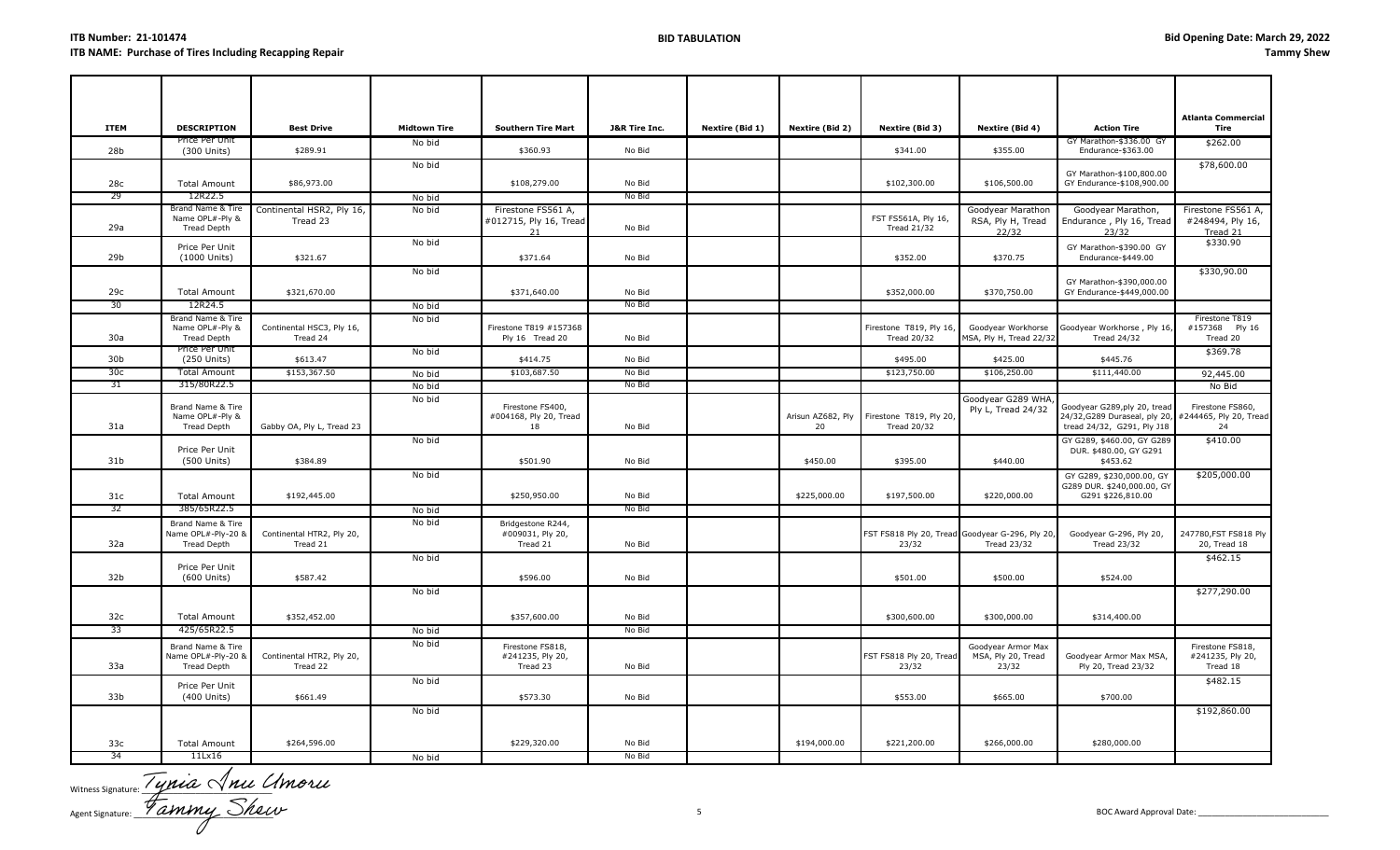| <b>ITEM</b>     | <b>DESCRIPTION</b>                                                       | <b>Best Drive</b> | <b>Midtown Tire</b> | <b>Southern Tire Mart</b>                                         | <b>J&amp;R Tire Inc.</b> | Nextire (Bid 1)                                                                     | Nextire (Bid 2)                                     | Nextire (Bid 3)                | Nextire (Bid 4) | <b>Action Tire</b>                          | <b>Atlanta Commercial</b><br>Tire           |
|-----------------|--------------------------------------------------------------------------|-------------------|---------------------|-------------------------------------------------------------------|--------------------------|-------------------------------------------------------------------------------------|-----------------------------------------------------|--------------------------------|-----------------|---------------------------------------------|---------------------------------------------|
| 34a             | Brand Name & Tire<br>Name OPL#-Load<br>Range-Ply-10 & Tread<br>Depth     | N/A               | No bid              | Firestone reg.<br>Industrial, 50,<br>#378355, Ply 12, Tread<br>14 | No Bid                   | Hercules F3, Tread<br>17/32, Ply 12                                                 | Galaxy Workstar,<br>Load F, Ply 12R,<br>Tread 23/36 |                                |                 | Titan F3, Load 12Ply, tread<br>18/32        | JR57, Deestone, Load<br>E, tread 12         |
| 34b             | Price Per Unit<br>$(50$ Units)                                           | N/A               | No bid              | \$125.72                                                          | No Bid                   | \$175.00                                                                            | \$175.00                                            |                                |                 | \$179.54                                    | \$138.96                                    |
|                 |                                                                          |                   | No bid              |                                                                   |                          |                                                                                     |                                                     |                                |                 |                                             | \$6,948.00                                  |
| 34c             | <b>Total Amount</b>                                                      | N/A               |                     | \$6,286.00                                                        | No Bid                   | \$8,750.00                                                                          | \$8,750.00                                          |                                |                 | \$8,977.00                                  |                                             |
| 35              | 12x16.5                                                                  | N/A               | No bid              |                                                                   | No Bid                   |                                                                                     |                                                     |                                |                 |                                             |                                             |
| 35a             | Brand Name & Tire<br>Name OPL#-Load<br>Range-Ply 10 & Tread<br>Depth     | N/A               | No bid              | GAL111266, Galaxy<br>XD2010 R-4, Ply 12,<br>Tread 22              | No Bid                   |                                                                                     | Galaxy 2010, Load<br>F, Ply 12R, Tread<br>23/32     |                                |                 | Maxam, Ply 10, Tread 22/32                  | 378712, FST<br>Regency, Load E,<br>Tread 26 |
| 35b             | Price Per Unit<br>$(100$ Units)                                          | N/A               | No bid              | \$215.00                                                          | No Bid                   |                                                                                     | \$185.00                                            |                                |                 | \$201.22                                    | \$132.30                                    |
| 35с             | <b>Total Amount</b>                                                      | N/A               | No bid              | \$21,500.00                                                       | No Bid                   |                                                                                     | \$18,500.00                                         |                                |                 | \$20,122.00                                 | \$13,230.00                                 |
| 36              | 14x17.5                                                                  | N/A               | No bid              |                                                                   | No Bid                   |                                                                                     |                                                     |                                |                 |                                             |                                             |
| 36a             | Brand Name & Tire<br>Name OPL#-Ply 16 &<br>Tread Depth                   | N/A               | No bid              | #510039, Carlisle Trac<br>Chief, Load G, Ply 14,<br>Tread 25      | No Bid                   |                                                                                     | No Bid                                              |                                |                 | Bobcat Lug w/rim Guard Wall,<br>tread 24/32 | RGO 33 Power king,<br>Tread 28              |
|                 | Price Per Unit                                                           |                   | No bid              |                                                                   |                          |                                                                                     |                                                     |                                |                 |                                             | \$259.00                                    |
| 36b             | $(30$ Units)                                                             | N/A               |                     | \$399.00                                                          | No Bid                   |                                                                                     | No Bid                                              |                                |                 | \$359.76                                    |                                             |
| 36с             | <b>Total Amount</b>                                                      | N/A               | No bid              | \$11,970.00                                                       | No Bid<br>No Bid         |                                                                                     | No Bid                                              |                                |                 | \$10,792.80                                 | \$7,770.00                                  |
| 37              | 14.5-75-16.1<br>Brand Name & Tire                                        | N/A               | No bid              | Maxam MS900                                                       |                          |                                                                                     |                                                     |                                |                 |                                             |                                             |
| 37a             | Name OPL#-Ply 10 &<br><b>Tread Depth</b>                                 | N/A               | No bid              | #MAX60802, Ply 10, Tread<br>22                                    | No Bid                   | Hercules F3, , Tread<br>21/32                                                       | Maxam MS300, Ply<br>20, Tread E-3                   |                                |                 | Galaxy tread 24/32                          | 204242, Maxim F3,<br>Tread 21               |
| 37b             | Price Per Unit<br>$(30$ Units)                                           | N/A               | No bid              | \$299.00                                                          | No Bid                   | \$340.00                                                                            | \$1,600.00                                          |                                |                 | \$359.76                                    | \$279.00                                    |
| 37c             | <b>Total Amount</b>                                                      | N/A               | No bid              | \$8,970.00                                                        | No Bid                   | \$10,200.00                                                                         | \$16,000.00                                         |                                |                 | \$10,792.80                                 | \$8,370.00                                  |
| 38              | 17.5x25                                                                  | N/A               | No bid              |                                                                   | No Bid                   |                                                                                     |                                                     |                                |                 |                                             |                                             |
| 38a             | Brand Name & Tire<br>Name OPL#-Load<br>Range-Ply 12 & Tread<br>$E-3/L-3$ | N/A               | No bid              | Maxam MS913<br>#MAX345006, Ply 16,<br>Tread E-3/L-3               | No Bid                   | Samson, Load 16 PR,<br>Ply 16, Tread E-3 L-3                                        | Galaxy EXR 300,<br>Load H, Ply 16R                  |                                |                 | Constellation, Load 12ply                   | 344458, Maxim E3,<br>Load F                 |
| 38b             | Price Per Unit<br>(5 Units)                                              | N/A               | No bid              | \$939.00                                                          | No Bid                   | \$840.00                                                                            | \$809.00                                            |                                |                 | \$670.73                                    | \$639.60                                    |
| 38с             | Total Amount                                                             | N/A               | No bid              | \$4,695.00                                                        | No Bid                   | \$4,200.00                                                                          | \$4,045.00                                          |                                |                 | \$3,353.65                                  | \$3,198.00                                  |
| 39              | 19.5Lx24                                                                 | N/A               | No bid              |                                                                   | No Bid                   |                                                                                     |                                                     |                                |                 |                                             |                                             |
| 39a             | Brand Name & Tire<br>Name OPL#-Load<br>Range-Ply & Tread R-4             | N/A               | No bid              | CA6X14793, Carlisle<br>Ground Force 625, Load F,<br><b>Ply 12</b> | No Bid                   | Harvest King, Load<br>12PR, Ply 12, Tread R- Galaxy EZ Rider, Ply<br>$\overline{4}$ | 12PR                                                | Firestone, Load E, Ply<br>10PR |                 | Galaxy, Load 12ply, ply 12                  | 200439, Galaxy E2<br>Rider, Load F, Ply 12  |
|                 | Price Per Unit                                                           |                   | No bid              |                                                                   |                          |                                                                                     |                                                     |                                |                 |                                             | \$448.47                                    |
| 39b             | $(14$ Units)                                                             | N/A               |                     | \$741.00                                                          | No Bid                   | \$660.00                                                                            | \$600.00                                            | \$537.37                       |                 | \$502.22                                    |                                             |
| 39 <sub>c</sub> | <b>Total Amount</b>                                                      | N/A               | No bid              | \$10,374.00                                                       | No Bid                   | \$9,240.00                                                                          | \$8,400.00                                          | \$7,523.18                     |                 | \$7,017.08                                  | \$6,278.58                                  |
| -40             | 20.5Rx25                                                                 | N/A               | No bid              |                                                                   | No Bid                   |                                                                                     |                                                     |                                |                 |                                             |                                             |
| 40a             | Brand Name & Tire<br>Name OPL#-Load<br>Range, Ply 20 & Tread<br>$E-3$    | N/A               | No bid              | #005499, Firestone<br>Versabuilt AP, Ply MS                       | No Bid                   | Hercules E3/L3, Load 2<br>star, Tread 38/32, Ply<br>20                              | Maxam MS300, Ply<br>20, Tread E-3                   |                                |                 | Doublecoin Rem 2, Load 2<br>star            | #005498, Firestone<br>Versabuilt, Load L    |

Witness Signature:  $\frac{1}{2}$   $\frac{1}{2}$   $\frac{1}{2}$   $\frac{1}{2}$   $\frac{1}{2}$   $\frac{1}{2}$   $\frac{1}{2}$   $\frac{1}{2}$   $\frac{1}{2}$   $\frac{1}{2}$ Agent Signature: \_\_\_\_\_\_\_\_\_\_\_\_\_\_\_\_\_\_\_\_\_\_\_\_\_\_\_\_\_\_\_ 6 BOC Award Approval Date: \_\_\_\_\_\_\_\_\_\_\_\_\_\_\_\_\_\_\_\_\_\_\_\_\_\_\_\_\_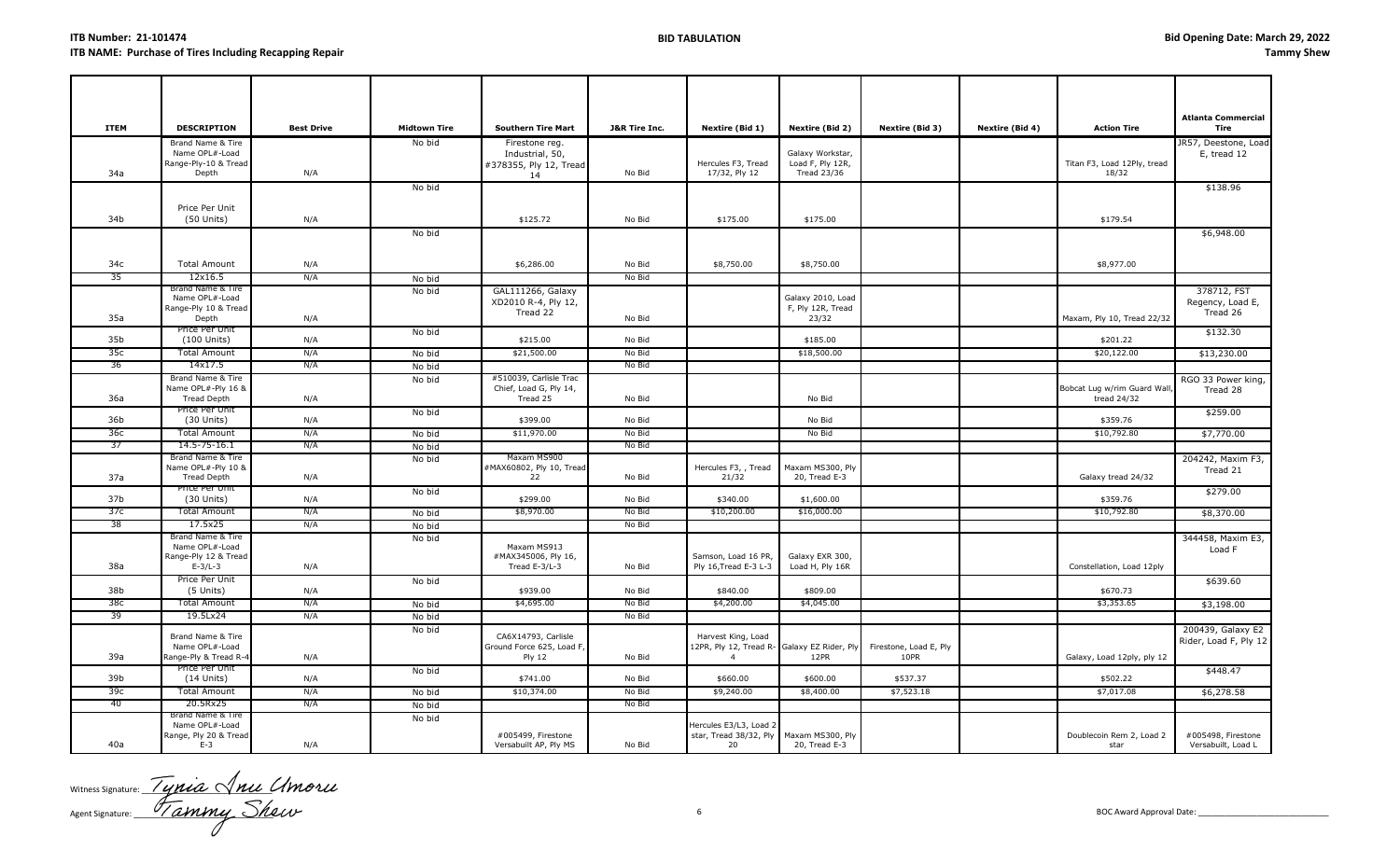| <b>ITEM</b>            | <b>DESCRIPTION</b>                                                    | <b>Best Drive</b> | <b>Midtown Tire</b> | <b>Southern Tire Mart</b>                                      | <b>J&amp;R Tire Inc.</b> | Nextire (Bid 1)                                        | <b>Nextire (Bid 2)</b>                               | Nextire (Bid 3)          | Nextire (Bid 4)            | <b>Action Tire</b>                        | <b>Atlanta Commercial</b><br>Tire                  |
|------------------------|-----------------------------------------------------------------------|-------------------|---------------------|----------------------------------------------------------------|--------------------------|--------------------------------------------------------|------------------------------------------------------|--------------------------|----------------------------|-------------------------------------------|----------------------------------------------------|
| 40b                    | Price Per Unit<br>$(10$ Units)                                        | N/A               | No bid              | \$1,549.96                                                     | No Bid                   | \$1,560.00                                             | \$1,600.00                                           |                          |                            | \$1,307.71                                | \$1,034.72                                         |
| 40с                    | <b>Total Amount</b>                                                   | N/A               | No bid              | \$15,499.60                                                    | No Bid                   | \$15,600.00                                            | \$16,000.00                                          |                          |                            | \$13,077.10                               | \$10,347.20                                        |
| 41                     | 21L-24                                                                | N/A               | No bid              |                                                                | No Bid                   |                                                        |                                                      |                          |                            |                                           |                                                    |
|                        | Brand Name & Tire<br>Name OPL#-Ply 16 &                               |                   | No bid              | CA6X17253, Carlisle<br>Ground Force 625, Ply 14,               |                          | Hercules R4, Ply 12,                                   |                                                      | Firestone, Load G, Tread |                            |                                           | 20042, Galaxy, Tread<br>$R - 4$                    |
| 41a                    | <b>Tread Depth</b>                                                    | N/A               |                     | Tread 36                                                       | No Bid                   | <b>Tread 35/32</b>                                     | No Bid                                               | 35/32                    |                            | Galaxy tread 28/32                        |                                                    |
| 41 <sub>b</sub>        | Price Per Unit<br>$(10$ Units)                                        | N/A               | No bid              | \$911.00                                                       | No Bid                   | \$774.00                                               | No Bid                                               | \$885.00                 |                            | \$670.73                                  | \$569.00                                           |
| 41c                    | <b>Total Amount</b>                                                   | N/A               | No bid              | \$18,220.00                                                    | No Bid                   | \$15,480.00                                            | No Bid                                               | \$17,700.00              |                            | \$13,414.60                               | \$11,380.00                                        |
| 42                     | 23.5Rx25                                                              | N/A               | No bid              |                                                                | No Bid                   |                                                        |                                                      |                          |                            |                                           |                                                    |
| 42a                    | Brand Name & Tire<br>Name OPL#-Load<br>Range, Ply 20 & Tread<br>$E-3$ | N/A               | No bid              | #005501, Firestone<br>Versabuilt AP, Ply MS                    | No Bid                   | Hercules E3/Le, Load<br>2, Ply 2                       | Galaxy LDSR 300,<br>Ply 20, Tread E-3                |                          | Maxam MS300                | Double Coin Rem 2, Load 2                 | #005501, Firestone<br>Versabuilt, Load L           |
|                        | Price Per Unit                                                        |                   | No bid              |                                                                |                          |                                                        |                                                      |                          |                            | star                                      |                                                    |
| 42 <sub>b</sub><br>42с | $(20$ Units)<br><b>Total Amount</b>                                   | N/A<br>N/A        |                     | \$2,170.26<br>\$43,405.20                                      | No Bid<br>No Bid         | \$2,500.00<br>\$50,000.00                              | \$2,100.00<br>\$42,000.00                            |                          | \$2,250.00<br>\$45,000.00  | \$1,876.80<br>\$37,537.60                 | \$1,867.50                                         |
| 43                     | 29.5R25                                                               | N/A               | No bid<br>No bid    |                                                                | No Bid                   |                                                        |                                                      |                          |                            |                                           | \$37,250.00                                        |
|                        |                                                                       |                   | No bid              |                                                                |                          |                                                        |                                                      |                          |                            |                                           |                                                    |
| 43а                    | Name OPL#, Load<br>Range, Ply & Tread<br>Depth E-3                    | N/A               |                     | #005503, Firestone<br>Versabuilt AP, Ply MS                    | No Bid                   |                                                        | Maxam MS 3000,<br>Tread E-3                          |                          |                            | Double Coin Rem 2, Load 2<br>star, Ply 28 | #005503, Firestone<br>Versabuilt, Ply 2 Star       |
| 43 <sub>b</sub>        | Price Per Unit<br>$(10$ Units)                                        | N/A               | No bid              | \$4,092.08                                                     | No Bid                   |                                                        | \$3,450.00                                           |                          |                            | \$3,185.00                                | \$3,850.00                                         |
| 43с                    | <b>Total Amount</b>                                                   | N/A               | No bid              | \$40,920.80                                                    | No Bid                   |                                                        | \$34,500.00                                          |                          |                            | \$31,850.00                               | \$38,500.00                                        |
| 44                     | 18x7.00-8                                                             | N/A               | No bid              |                                                                | No Bid                   |                                                        |                                                      |                          |                            |                                           |                                                    |
| 44a                    | Brand Name & Tire<br>Name OPL#-Load<br>Range-Ply & Tread              | N/A               | No bid              | T18780002, OTR<br>Grassmaster, Load B,<br>Ply 4, Tread 8       | No Bid                   |                                                        | OTR Grassmaster,<br>Load C, Ply 6, Tread<br>Turf     |                          |                            | N/A                                       | 23746, Deestone,<br>Load B, Ply 4                  |
| 44b                    | Price Per Unit<br>$(20$ Units)                                        | N/A               | No bid              | \$32.00                                                        | No Bid                   |                                                        | \$50.00                                              |                          |                            | N/A                                       | \$45.40                                            |
| 44c                    | <b>Total Amount</b>                                                   | N/A               | No bid              | \$640.00                                                       | No Bid                   |                                                        | \$1,000.00                                           |                          |                            | N/A                                       | \$908.00                                           |
| 45                     | 18x9.50-8                                                             | N/A               | No bid              |                                                                | No Bid                   |                                                        |                                                      |                          |                            | N/A                                       |                                                    |
| 45a                    | Brand Name & Tire<br>Name OPL#-Load<br>Range-Ply & Tread              | N/A               | No bid              | Carlisle Turf Master,<br>CA5114131, Load B, Ply 4,<br>Tread 22 | No Bid                   | Carlisle Lug, Load B,<br>Ply 2                         | Hercules Turf Trac,<br>Load B, Ply 4, Tread<br>-Turf |                          | Carlisle Turf, Load B, Ply | N/A                                       | 23784, Deestone,<br>Load B, Ply 4                  |
| 45b                    | Price Per Unit                                                        |                   | No bid              | \$85.00                                                        | No Bid                   | \$66.83                                                | \$50.00                                              |                          | \$50.00                    |                                           | \$48.90                                            |
| 45с                    | $(10$ Units)<br><b>Total Amount</b>                                   | N/A<br>N/A        |                     | \$850.00                                                       | No Bid                   | \$668.30                                               | \$500.00                                             |                          | \$500.00                   | N/A<br>N/A                                | \$489.00                                           |
| -46                    | 23x10.50-12                                                           | N/A               | No bid<br>No bid    |                                                                | No Bid                   |                                                        |                                                      |                          |                            |                                           |                                                    |
| 46a                    | Brand Name & Tire<br>Name OPL#-Load<br>Range-Ply & Tread              | N/A               | No bid              | GAL485075, Galaxy<br>Mighty Mow, Load C, Ply<br>6, Tread 12    | No Bid                   | Carlisle Turf Trac, Load Wand P332, Ply 4,<br>B, Ply 4 | Tread-Turf                                           |                          |                            | N/A                                       | 14786, Deestone<br>Turf, Load B, Ply 6,<br>Tread 6 |
| 46b                    | Price Per Unit<br>(50 Units)                                          | N/A               | No bid              | \$109.00                                                       | No Bid                   | \$81.00                                                | \$85.00                                              |                          |                            | N/A                                       | \$72.96                                            |
| 46с                    | <b>Total Amount</b>                                                   | N/A               | No bid              | \$5,450.00                                                     | No Bid                   | \$4,050.00                                             | \$4,250.00                                           |                          |                            | N/A                                       | \$4,640.00                                         |
| 47                     | 24x12.00-12                                                           | N/A               | No bid              |                                                                | No Bid                   |                                                        |                                                      |                          |                            |                                           |                                                    |
| 47a                    | Turf Master-Load<br>Range-Ply & Tread                                 | N/A               | No bid              | T241212006 OTR<br>Grassmaster, Load B,<br>Ply 4, Tread X       | No Bid                   | Carlisle Turf Trac, Load<br>B, Ply 4                   | Turf Master, Ply 4                                   |                          |                            | N/A                                       | Galaxy, Load B, Ply<br>6, Tread 8                  |
| 47b                    | Price Per Unit<br>(50 Units)                                          | N/A               | No bid              | \$88.00                                                        | No Bid                   | \$91.53                                                | \$99.00                                              |                          |                            | N/A                                       | \$92.80                                            |
| 47c                    | <b>Total Amount</b>                                                   | N/A               | No bid              | \$4,400.00                                                     | No Bid                   | \$4,576.50                                             | \$4,950.00                                           |                          |                            | N/A                                       | \$4,640.00                                         |

Witness Signature:  $\angle$  UMLA  $\vee$  MLL  $\vee$ Agent Signature: \_\_\_\_\_\_\_\_\_\_\_\_\_\_\_\_\_\_\_\_\_\_\_\_\_\_\_\_\_\_\_ 7 BOC Award Approval Date: \_\_\_\_\_\_\_\_\_\_\_\_\_\_\_\_\_\_\_\_\_\_\_\_\_\_\_\_\_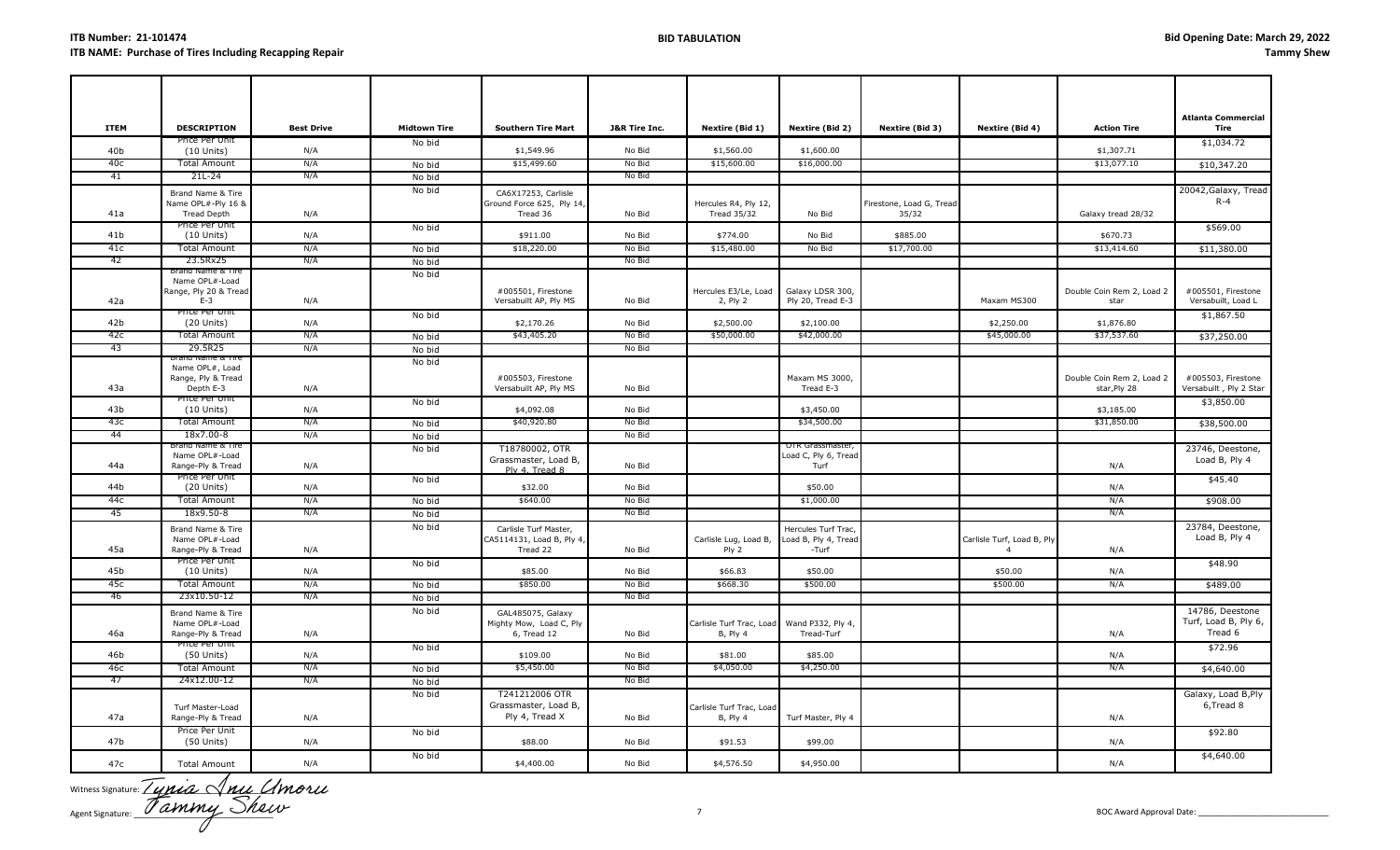| <b>ITEM</b>     | <b>DESCRIPTION</b>                                          | <b>Best Drive</b>                                                 | <b>Midtown Tire</b>                           | <b>Southern Tire Mart</b>                                    | <b>J&amp;R Tire Inc.</b>  | Nextire (Bid 1)                            | <b>Nextire (Bid 2)</b>                          | Nextire (Bid 3)                           | Nextire (Bid 4)                                                     | <b>Action Tire</b>                                                      | <b>Atlanta Commercial</b><br>Tire                  |
|-----------------|-------------------------------------------------------------|-------------------------------------------------------------------|-----------------------------------------------|--------------------------------------------------------------|---------------------------|--------------------------------------------|-------------------------------------------------|-------------------------------------------|---------------------------------------------------------------------|-------------------------------------------------------------------------|----------------------------------------------------|
| 48              | 31x15.50x15                                                 | No longer needed                                                  | No bid                                        | No longer needed                                             | No longer needed          | No longer needed                           | No longer needed                                | No longer needed                          | No longer needed                                                    | No longer needed                                                        | No longer needed                                   |
|                 | Brand Name & Tire<br>Name OPL#-Load                         |                                                                   | No bid                                        |                                                              |                           |                                            |                                                 |                                           |                                                                     | No longer needed                                                        |                                                    |
| 48a             | Range-Ply-10 & Tread                                        | X                                                                 |                                               | $\times$                                                     | $\times$                  | X                                          | X                                               | $\times$                                  | X                                                                   |                                                                         | $\times$                                           |
| 48b             | Price Per Unit<br>$(10$ Units)                              | $\times$                                                          | No bid                                        | $\times$                                                     | $\boldsymbol{\mathsf{X}}$ | $\times$                                   | $\times$                                        | X                                         | X                                                                   | No longer needed                                                        | $\mathsf X$                                        |
| 48с             | <b>Total Amount</b>                                         | X                                                                 | No bid                                        | X                                                            | X                         | X                                          | $\mathsf{X}$                                    | X                                         | $\times$                                                            | No longer needed                                                        | X                                                  |
| 49              | 28L-26L/S                                                   | N/A                                                               | No bid                                        |                                                              |                           |                                            |                                                 |                                           |                                                                     |                                                                         |                                                    |
| 49a             | Brand Name & Tire<br>Name OPL#-Load<br>Range-Ply-20 & Tread | N/A                                                               | No bid                                        | PrimeX LogMonster<br>#PR464518, Load J/L,<br>Tread 69        | No Bid                    |                                            | Galaxy Logmaster,<br><b>Ply 20</b>              | Firestone, Load H, Ply<br>16, Tread 21/32 | 20                                                                  | American Log Skid, Load Maxam MS930, Load Ply 20,<br><b>Tread 54/32</b> | 464518, Galaxy,<br>Load L, Tread 45                |
| 49b             | Price Per Unit<br>$(10$ Units)                              | N/A                                                               | No bid                                        | \$2,409.00                                                   | No Bid                    |                                            | \$2,400.00                                      | \$1,740.00                                | \$2,540.00                                                          | \$2,238.25                                                              | \$2,298.00                                         |
| 49с             | <b>Total Amount</b>                                         | N/A                                                               | No bid                                        | \$24,090.00                                                  | No Bid                    |                                            | \$24,000.00                                     | \$17,400.00                               | \$25,400.00                                                         | \$22,382.50                                                             | \$27,980.00                                        |
| 50              | 215/75R17.5                                                 |                                                                   | No bid                                        |                                                              | No Bid                    |                                            |                                                 |                                           |                                                                     |                                                                         |                                                    |
| 50a             | Brand Name & Tire<br>Name OPL#-Load<br>Range-Ply-16 & Treac | Conti. HR2, Load 16, Tread<br>15                                  | No bid                                        | \$5546632, Rovelo RS4,<br>Load H, Tread 16                   | No Bid                    | Prinx AR602, Load H,<br><b>Tread 15/32</b> | Diamond Back                                    | Ply 16, Tread 16/32                       | Ironman I-109, Load H, Goodyear G114, Load H,<br><b>Tread 16/32</b> | Doublecoin RT500, Load H,<br><b>Tread 16/32</b>                         | 248511, FST 561,<br>Load H, Tread 18               |
| 50 <sub>b</sub> | Price Per Unit<br>(500 Units)                               | \$206.25                                                          | No bid                                        | \$187.00                                                     | No Bid                    | \$160.00                                   | \$140.00                                        | \$155.00                                  | \$260.00                                                            | \$173.68                                                                | \$380.76                                           |
| 50c             | <b>Total Amount</b>                                         | \$103,125.00                                                      | No bid                                        | \$93,500.00                                                  | No Bid                    | \$80,000.00                                | \$70,000.00                                     | \$77,500.00                               | \$130,000.00                                                        | \$88,340.00                                                             | \$190,380.00                                       |
| 51              | ST175/80R13                                                 | N/A                                                               | No bid                                        |                                                              | No Bid                    |                                            |                                                 |                                           |                                                                     |                                                                         |                                                    |
| 51a             | Brand Name & Tire<br>Name OPL#-Load<br>Range-Ply-6 & Tread  | N/A                                                               | No bid                                        | TH16745 Westlake ST100,<br>Load C, Tread X                   | No Bid                    |                                            | Arisun St 100, Load<br>C, Tread 8/32            |                                           |                                                                     | N/A                                                                     | Max V14, Towmax Van,<br>Load C, Tread 10           |
| 51 <sub>b</sub> | Price Per Unit<br>$(20$ Units)                              | N/A                                                               | No bid                                        | \$58.00                                                      | No Bid                    |                                            | \$50.00                                         |                                           |                                                                     | N/A                                                                     | \$54.00                                            |
| 51c             | <b>Total Amount</b>                                         | N/A                                                               | \$508.40                                      | \$1,160.00                                                   | No Bid                    |                                            | \$1,000.00                                      |                                           |                                                                     | N/A                                                                     | \$1,080.00                                         |
| 52              | ST215/75R14                                                 |                                                                   |                                               |                                                              | No Bid                    |                                            |                                                 |                                           |                                                                     | N/A                                                                     |                                                    |
| 52a             | Brand Name & Tire<br>Name OPL#-Load<br>Range-Ply-8 & Tread  | General Altimax, Load 4,<br>Tread 10                              | Goodyear Endurance, Load<br>D, Ply 8, Tread 8 | TMST17 Trialermaster,<br>Load D, Tread 9                     | No Bid                    |                                            | Arisun St 100, Load<br>D, Tread 8/32            |                                           | Goodyear Endurance<br>Load D, Tread 8/32                            | N/A                                                                     | CR02521754C, Cars<br>Trail HD, Load D,<br>Tread 10 |
| 52b             | Price Per Unit<br>$(10$ Units)                              | \$87.82                                                           | \$85.72                                       | \$84.00                                                      | No Bid                    |                                            | \$60.00                                         |                                           | \$88.00                                                             | N/A                                                                     | \$60.00                                            |
| 52c             | <b>Total Amount</b>                                         | \$877.20                                                          | \$857.20                                      | \$840.00                                                     | No Bid                    |                                            | \$600.00                                        |                                           | \$880.00                                                            | N/A                                                                     | \$600.00                                           |
| 53              | ST225/75R15                                                 | N/A                                                               |                                               |                                                              | No Bid                    |                                            |                                                 |                                           |                                                                     | N/A                                                                     |                                                    |
| 53a             | Name OPL#, Load<br>Range, Ply 8& Tread<br>Depth             | N/A                                                               | Goodyear Endurance, Load<br>E, Ply 8, Tread 8 | GL 1943002253, Gladiator<br>QR25, Load E, Ply 10,<br>Tread 8 | No Bid                    |                                            | Arisun St 100, Loac<br>E, Ply 16, Tread<br>8/32 |                                           | Goodyear Endurance,<br>Load E, Ply 10PR, Tread<br>8/32              | N/A                                                                     | 003503, Primewell,<br>Load D, Tread 10             |
| 53b             | Price Per Unit<br>$(10$ Units)                              | N/A                                                               | \$95.67                                       | \$109.00                                                     | No Bid                    |                                            | \$75.00                                         |                                           | \$95.76                                                             | N/A                                                                     | \$60.00                                            |
| 53c             | <b>Total Amount</b>                                         | N/A                                                               | \$956.70                                      | \$1,090.00                                                   | No Bid                    |                                            | \$750.00                                        |                                           | \$957.60                                                            | N/A                                                                     | \$600.00                                           |
| 54              | ST235/85R16                                                 |                                                                   |                                               |                                                              | No Bid                    |                                            |                                                 |                                           |                                                                     | N/A                                                                     |                                                    |
| 54a             | Brand Name & Tire<br>Name OPL#-Load<br>Range-Ply & Tread    | General HD, Load 10, Ply 10, Goodyear Endurance, Load<br>Tread 14 | E, Tread 15                                   | TMST09 Trailermaster,<br>Load F, Ply 12, Tread 9             | No Bid                    |                                            | Arisun St 100, Load<br>E, Ply 10, Tread<br>8/32 |                                           | Goodyear Endurance,<br>Load E, Ply 10PR, Tread<br>8/32              | N/A                                                                     | NRM17, National RD,<br>Load D, Ply 8, Tread<br>10  |
| 54 <sub>b</sub> | Price Per Unit<br>$(10$ Units)                              | \$117.57                                                          | \$131.57                                      | \$132.00                                                     | No Bid                    |                                            | \$99.00                                         |                                           | \$127.00                                                            | N/A                                                                     | \$94.59                                            |
| 54c             | <b>Total Amount</b>                                         |                                                                   | \$1,315.70                                    | \$1,320.00                                                   | No Bid                    |                                            | \$990.00                                        |                                           | \$1,270.00                                                          | N/A                                                                     | \$94,590.00                                        |
| -55             | 11R22.5                                                     |                                                                   |                                               |                                                              | No Bid                    |                                            |                                                 |                                           |                                                                     |                                                                         |                                                    |

Witness Signature:  $\frac{1}{2}$  and  $\frac{1}{2}$ Agent Signature: \_\_\_\_\_\_\_\_\_\_\_\_\_\_\_\_\_\_\_\_\_\_\_\_\_\_\_\_\_\_\_ 8 BOC Award Approval Date: \_\_\_\_\_\_\_\_\_\_\_\_\_\_\_\_\_\_\_\_\_\_\_\_\_\_\_\_\_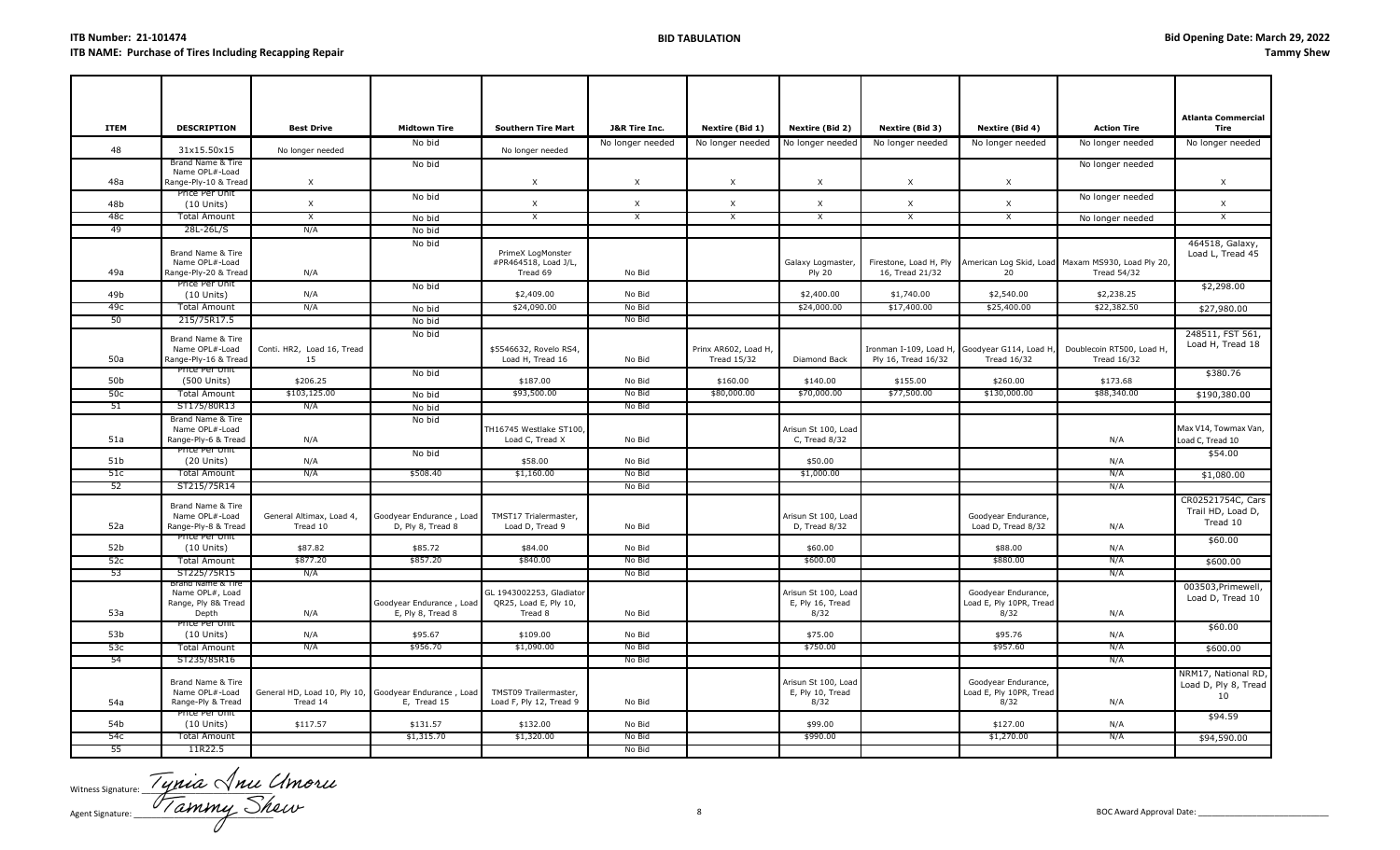| <b>ITEM</b>     | <b>DESCRIPTION</b>                                                                       | <b>Best Drive</b>                    | <b>Midtown Tire</b>                                                  | <b>Southern Tire Mart</b>                     | <b>J&amp;R Tire Inc.</b> |                 |                 |                                                     |                                                           |                                                                          | Atlanta Commercial                                       |
|-----------------|------------------------------------------------------------------------------------------|--------------------------------------|----------------------------------------------------------------------|-----------------------------------------------|--------------------------|-----------------|-----------------|-----------------------------------------------------|-----------------------------------------------------------|--------------------------------------------------------------------------|----------------------------------------------------------|
|                 |                                                                                          |                                      |                                                                      |                                               |                          | Nextire (Bid 1) | Nextire (Bid 2) | Nextire (Bid 3)                                     | <b>Nextire (Bid 4)</b>                                    | <b>Action Tire</b>                                                       | Tire                                                     |
| 55a             | Goodyear Multi Hwy<br>Duraseal or Equal,<br>Load Range H, Ply &<br>Tread Depth           | General HD, Ply 16, Tread 28         | No bid                                                               | FS561A-012710, Ply 16,<br>Tread 21            | No Bid                   |                 |                 | FST FS561, Ply 16,<br><b>Tread 21/32</b>            | Goodyear 751MSA<br>24/32                                  | Duraseal, Ply H, Tread G751 Duraseal, Ply 16, Tread<br>22/32             | No Bid                                                   |
|                 | Price Per Unit                                                                           |                                      |                                                                      |                                               |                          |                 |                 |                                                     |                                                           |                                                                          | No Bid                                                   |
| 55b<br>55c      | (100 Units)<br><b>Total Amount</b>                                                       | \$390.00<br>\$39,000.00              | No bid<br>No bid                                                     | \$360.93<br>\$36,093.00                       | No Bid<br>No Bid         |                 |                 | \$341.00<br>\$34,100.00                             | \$500.00<br>\$50,000.00                                   | \$521.92<br>\$52,192.00                                                  |                                                          |
| 56              | 11R22.5                                                                                  |                                      | No bid                                                               |                                               | No Bid                   |                 |                 |                                                     |                                                           |                                                                          | No Bid                                                   |
| 56a             | Goodyear or Equal,<br>Load Range H, Ply &<br><b>Tread Depth</b><br><u>Price Per Unit</u> | General RA, Ply 16, Tread 23         | No bid                                                               | FS561A-012710, Ply 16,<br>Tread 21            | No Bid                   |                 |                 | FST FS561, Ply 16,<br><b>Tread 21/32</b>            | Goodyear Endurance<br>RSA, Ply H, Tread 22/32             | GY Marathon, Ply 16, Tread<br>22/32                                      | 156558, FST 560, Ply<br>16                               |
| 56b             | (300 Units)                                                                              | \$281.91                             | No bid                                                               | \$360.93                                      | No Bid                   |                 |                 | \$341.00                                            | \$355.00                                                  | \$336.00                                                                 | \$262.00                                                 |
| 56c             | <b>Total Amount</b>                                                                      | \$84,573.00                          | No bid                                                               | \$108,279.00                                  | No Bid                   |                 |                 | \$102,300.00                                        | \$106,500.00                                              | \$100,800.00                                                             | \$78,600.00                                              |
| 57              | 12R22.5                                                                                  |                                      | No bid                                                               |                                               | No Bid                   |                 |                 |                                                     |                                                           |                                                                          |                                                          |
| 57a             | Goodyear or Equal,<br>Load Range H, Ply &<br><b>Tread Depth</b>                          | Continental HSR2 Ply 16,<br>Tread 23 | No bid                                                               | FS561A-012715, Ply 16,<br>Tread 21            | No Bid                   |                 |                 | FST FS561, Ply 16,<br><b>Tread 21/32</b>            | Goodyear Marathon<br>RSA, Ply H, Tread 22/32              | GY Marathon, Ply 16, Tread<br>22/32                                      | 248494, FST 561, Ply<br>16, tread 21                     |
| 57b             | <b>Price Per Unit</b><br>(500 Units)                                                     | \$321.67                             | No bid                                                               | \$371.64                                      | No Bid                   |                 |                 | \$352.00                                            | \$380.75                                                  | \$390.00                                                                 | \$330.90                                                 |
| 57c             | <b>Total Amount</b>                                                                      | \$160,835.00                         | No bid                                                               | \$185,820.00                                  | No Bid                   |                 |                 | \$176,000.00                                        | \$190,375.00                                              | \$195,000.00                                                             | \$165,450.00                                             |
| 58              | 12R22.5                                                                                  |                                      | No bid                                                               |                                               | No Bid                   |                 |                 |                                                     |                                                           |                                                                          |                                                          |
| 58a             | Firestone T-831 or<br>Equal, Load Range H,<br>Ply & Tread Depth                          | Continental HDR2 Ply 16,<br>Tread 30 | No bid                                                               | BSL320-211019, Ply<br>16, Tread 31            | No Bid                   |                 |                 | FST T-831, Ply 16, Tread<br>31/32                   | Goodyear Armor Max<br>Prograde MSD, Ply H,<br>Tread 33/32 | N/A                                                                      | 281581, FST T-831, Ply<br>16, Tread 22                   |
| 58b             | Price Per Unit<br>(100 Units)                                                            | \$507.24                             | No bid                                                               | \$472.00                                      | No Bid                   |                 |                 | \$383.00                                            | \$725.00                                                  | N/A                                                                      | \$465.17                                                 |
| 58c             | <b>Total Amount</b>                                                                      | \$50,724.00                          | No bid                                                               | \$47,200.00                                   | No Bid                   |                 |                 | \$38,300.00                                         | \$72,500.00                                               | N/A                                                                      | \$46,517.00                                              |
| 59              | P265/70R17                                                                               |                                      | No bid                                                               |                                               | No Bid                   |                 |                 |                                                     |                                                           | N/A                                                                      |                                                          |
| 59a             | Firestone or<br>Bridgestone only, Load<br>Range, Ply & Tread<br>Depth                    | Load E, Ply 10, Tread 14             | No bid                                                               | Firestone Dest. LE3-<br>005374, Tread 12      | No Bid                   |                 |                 | Firestone Dest. LE3-Load<br>P, Ply 4PR, Tread 10/32 |                                                           | N/A                                                                      | 002768, FS HT2, Load<br>E, Ply 10, Tread 14              |
| 59 <sub>b</sub> | Price Per Unit<br>(150 Units)                                                            | \$156.01                             | No bid                                                               | \$135.25                                      | No Bid                   |                 |                 | \$122.00                                            |                                                           | N/A                                                                      | \$143.05                                                 |
| 59c             | Total Amount                                                                             | \$23,401.50                          | No bid                                                               | \$20,287.50                                   | No Bid                   |                 |                 | \$18,300.00                                         |                                                           | N/A                                                                      | \$21,457.50                                              |
| -60             | LT245/75R17                                                                              |                                      | No bid                                                               |                                               | No Bid                   |                 |                 |                                                     |                                                           | N/A                                                                      |                                                          |
| 60a             | Bridgestone only, Load<br>Range E., Ply & Tread<br>Depth                                 | Ply 10, Tread 14                     | No bid                                                               | Firestone Transforce HT2,<br>Ply 10, Tread 12 | No Bid                   |                 |                 | Firestone Transforce<br>HT2, Ply 10, Tread<br>14/32 |                                                           | N/A                                                                      | 002777, Firestone<br>Transforce HT2, Ply 10,<br>Tread 14 |
| 60b             | Price Per Unit<br>$(50$ Units)                                                           | \$142.68                             | No bid                                                               | \$142.47                                      | No Bid                   |                 |                 | \$129.00                                            |                                                           | N/A                                                                      | \$129.11                                                 |
| 60c             | <b>Total Amount</b>                                                                      | \$7,134.00                           | No bid                                                               | \$7,123.50                                    | No Bid                   |                 |                 | \$6,450.00                                          |                                                           | N/A                                                                      | \$6,455.50                                               |
| 61              | LT245/75R17                                                                              |                                      |                                                                      |                                               | No Bid                   |                 |                 |                                                     |                                                           |                                                                          |                                                          |
| 61a             | Goodyear Duratrac or<br>Eq., Load Range E, Ply<br>& Tread Depth                          | General HD, Ply 10, Tread 14         | Goodyear Duratrac/eq., Ply Firestone Transforce AT2-<br>10, Tread 18 | 000184, Ply 10, Tread 17                      | No Bid                   |                 |                 | Firestone Transforce AT                             | 10 PR, Tread 18/32                                        | Goodyear Duratrac Ply Goodyear Duratrac Ply 10 PR,<br><b>Tread 16/32</b> | No Bid                                                   |
| 61b             | Price Per Unit<br>$(50$ Units)                                                           | \$142.68                             | \$180.83                                                             | \$148.63                                      | No Bid                   |                 |                 | \$137.77                                            | \$174.00                                                  | \$185.00                                                                 | No Bid                                                   |
| 61c             | <b>Total Amount</b>                                                                      | \$7,134.00                           | \$9,019.00                                                           | \$7,431.50                                    | No Bid                   |                 |                 | \$6,888.50                                          | \$8,700.00                                                | \$9,250.00                                                               | No Bid                                                   |
|                 |                                                                                          |                                      |                                                                      |                                               |                          |                 |                 |                                                     |                                                           |                                                                          |                                                          |

Witness Signature:  $\frac{1}{2}$  U DUCL C Agent Signature: \_\_\_\_\_\_\_\_\_\_\_\_\_\_\_\_\_\_\_\_\_\_\_\_\_\_\_\_\_\_\_ 9 BOC Award Approval Date: \_\_\_\_\_\_\_\_\_\_\_\_\_\_\_\_\_\_\_\_\_\_\_\_\_\_\_\_\_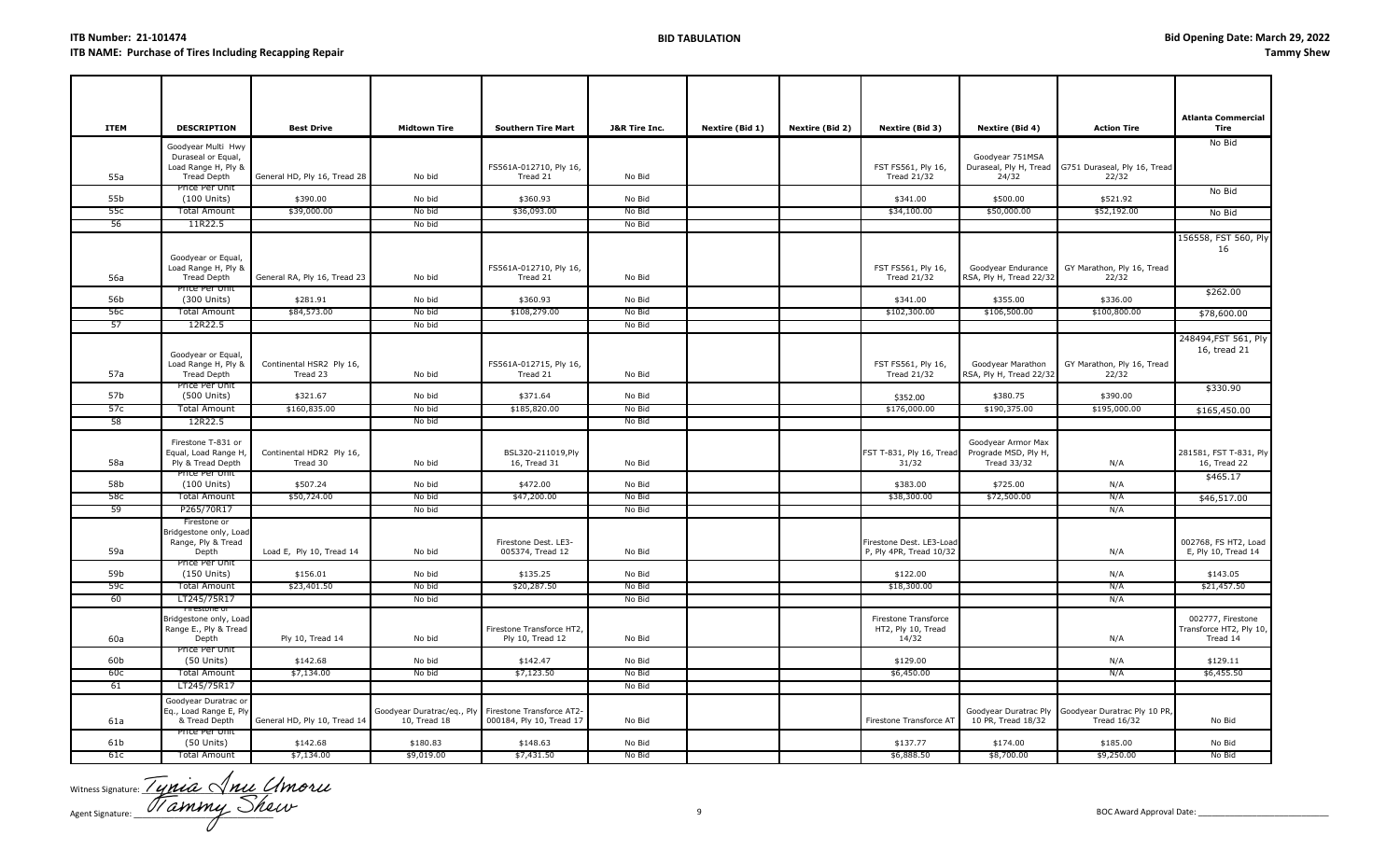| <b>ITEM</b>     | <b>DESCRIPTION</b>                                                                 | <b>Best Drive</b>                                                                           | <b>Midtown Tire</b>     | <b>Southern Tire Mart</b>                                           | <b>J&amp;R Tire Inc.</b> | Nextire (Bid 1) | Nextire (Bid 2) | Nextire (Bid 3)                               | Nextire (Bid 4)                                                                   | <b>Action Tire</b>                                 | <b>Atlanta Commercial</b><br>Tire                                    |
|-----------------|------------------------------------------------------------------------------------|---------------------------------------------------------------------------------------------|-------------------------|---------------------------------------------------------------------|--------------------------|-----------------|-----------------|-----------------------------------------------|-----------------------------------------------------------------------------------|----------------------------------------------------|----------------------------------------------------------------------|
| 62              | LT285/75R16                                                                        |                                                                                             |                         |                                                                     | No Bid                   |                 |                 |                                               |                                                                                   |                                                    | No Bid                                                               |
| 62a             | Goodyear Duratrac or<br>& Tread Depth                                              | Eq., Load Range E, Ply General Gabber Altx., Ply 10, Goodyear Duratrac/eq., Ply<br>Tread 14 | 10, Tread 18            | Firestone Dest. MT2-<br>24561, Ply 10, Tread 20                     | No Bid                   |                 |                 | Firestone Dest.X/T                            | Goodyear Duratrac Ply<br>10 PR, Tread 18/32                                       | Goodyear Duratrac, Ply 10,<br><b>Tread 16/32</b>   | No Bid                                                               |
| 62 <sub>b</sub> | Price Per Unit                                                                     |                                                                                             |                         |                                                                     |                          |                 |                 |                                               | \$180.00                                                                          |                                                    |                                                                      |
| 62c             | $(60$ Units)<br><b>Total Amount</b>                                                | 183.2<br>\$10,992.00                                                                        | \$190.09<br>\$11,405.40 | \$172.45<br>\$10,353.00                                             | No Bid<br>No Bid         |                 |                 | \$144.16<br>\$8,649.60                        | \$10,800.00                                                                       | \$192.60<br>\$11,556.00                            | No Bid<br>No Bid                                                     |
| 63              | 275/70R22.5                                                                        |                                                                                             |                         |                                                                     | No Bid                   |                 |                 |                                               |                                                                                   |                                                    | No Bid                                                               |
|                 |                                                                                    |                                                                                             |                         |                                                                     |                          |                 |                 |                                               |                                                                                   |                                                    |                                                                      |
| 63a             | Continental or Eq.,<br><b>Tread Depth</b>                                          | Load Range G, Ply & Conti. Or Equal, Ply 18, Tread<br>23                                    | No Bid                  | Continental HSR2 SA,<br>#05121290000, Ply 20,<br>Tread 18           | No Bid                   |                 |                 | <b>Tread 21/32</b>                            | Goodyear Endurance<br>Firestone FS561, Ply 18, RSA, Load J, Ply J, Tread<br>14/32 | N/A                                                | No Bid                                                               |
| 63 <sub>b</sub> | Price Per Unit<br>$(20$ Units)                                                     | \$383.00                                                                                    | No Bid                  | \$394.00                                                            | No Bid                   |                 |                 | \$313.00                                      | \$502.00                                                                          | N/A                                                | No Bid                                                               |
| 63с             | <b>Total Amount</b>                                                                | \$7,660.00                                                                                  | No Bid                  | \$7,880.00                                                          | No Bid                   |                 |                 | \$6,260.00                                    | \$10,040.00                                                                       | N/A                                                | No Bid                                                               |
| 64              | 295/80R22.5                                                                        |                                                                                             | No Bid                  |                                                                     | No Bid                   |                 |                 |                                               |                                                                                   | N/A                                                |                                                                      |
| 64a             | Michelin Pilote XZ<br>Iwy.Only,Load Range<br>Ply & Tread Depth<br>Price Per Unit   | N/A                                                                                         | No Bid                  | BS R268-000282, Load H,<br>Ply 16, Tread 21                         | No Bid                   |                 |                 |                                               | Michelin Pilote XZ<br>Hwy.Only, Load H, Ply<br>16, Tread 18/32                    | N/A                                                | 07719, Michelin Pilote<br>XZ, Hwy. Only, Load H,<br>Ply 16, Tread 19 |
| 64b             | $(25$ Units)                                                                       | No Bid                                                                                      | No Bid                  | \$352.00                                                            | No Bid                   |                 |                 |                                               | \$580.00                                                                          | N/A                                                | \$658.00                                                             |
| 64c             | <b>Total Amount</b>                                                                | No Bid                                                                                      | No Bid                  | \$8,800.00                                                          | No Bid                   |                 |                 |                                               | \$14,500.00                                                                       | N/A                                                | \$16,450.00                                                          |
| 65              | 305/70R22.5                                                                        |                                                                                             | No Bid                  |                                                                     | No Bid                   |                 |                 |                                               |                                                                                   | N/A                                                |                                                                      |
| 65a             | Continental or Eq.,<br>Load Range G, Ply &<br><b>Tread Depth</b><br>Price Per Unit | Continenta or Equal, Load L,<br>ply 20, Tread 23                                            | No Bid                  | Continental Urban HA3,<br>#05140960000, Load h,<br>Ply 20, Tread 23 | No Bid                   |                 |                 |                                               | Goodyear Endurance<br>TSD, Load L, Ply L,<br><b>Tread 28/32</b>                   | N/A                                                | Continental or Eq., Load<br>H, Ply 16, Tread 21                      |
| 65b             | $(10$ Units)                                                                       | \$495.23                                                                                    | No Bid                  | \$505.95                                                            | No Bid                   |                 |                 |                                               | \$710.00                                                                          | N/A                                                | \$440.00                                                             |
| 65c             | <b>Total Amount</b>                                                                | \$4,952.30                                                                                  | No Bid                  | \$5,059.50                                                          | No Bid                   |                 |                 |                                               | \$7,100.00                                                                        | N/A                                                | \$4,400.00                                                           |
| 66              | 315/80R22.5                                                                        |                                                                                             | No Bid                  |                                                                     | No Bid                   |                 |                 |                                               |                                                                                   |                                                    |                                                                      |
| 66a             | Goodyear Multi<br>position. or Eq., Load<br>Depth<br>Price Per Unit                | Range J/L, Ply & Tread Continental HSR2SA, Ply 20,<br>Tread 23                              | No Bid                  | #05350150000-Gen.<br>Grabber OA, Ply 20, Tread<br>23                | No Bid                   |                 |                 | Firestone T819, Ply 20,<br><b>Tread 20/32</b> | Goodyear G-289 WHA,<br>Ply L, Tread 24/32                                         | Goodyear G-296 Multi/equal<br>Hwy/Eq., Tread 23/32 | 244465, FST FS860,<br>Load J/O, Ply 20, Tread<br>21                  |
| 66b             | (500 Units)                                                                        | \$487.02                                                                                    | No Bid                  | \$395.00                                                            | No Bid                   |                 |                 | \$395.00                                      | \$440.00                                                                          | \$453.62                                           | \$440.00                                                             |
| 66c             | Total Amount                                                                       | \$243,610.00                                                                                | No Bid                  | \$197,500.00                                                        | No Bid                   |                 |                 | \$197,500.00                                  | \$220,000.00                                                                      | \$226,810.00                                       | \$220,000.00                                                         |
| -67             | 385/65R22.5                                                                        |                                                                                             | No Bid                  |                                                                     | No Bid                   |                 |                 |                                               |                                                                                   |                                                    |                                                                      |
| 67a             | Goodyear G-296 Hwy<br>or Eq., Load Range<br>J/L, Ply 20 & Tread<br>Depth           | Continental HSR2, Ply 20,<br>Tread 21                                                       | No Bid                  | BS R244-009031, Tread<br>21                                         | No Bid                   |                 |                 | FST FS818, Ply 20,<br><b>Tread 23/32</b>      | Goodyear G-296 /eq.,<br><b>Tread 23/32</b>                                        | Goodyear G-296, Tread<br>23/32                     | BST R244, 009031,<br>Load J/O, Ply 20, tread<br>21                   |
| 67b             | Price Per Unit<br>(1000 Units)                                                     | \$583.42                                                                                    | No Bid                  | \$596.00                                                            | No Bid                   |                 |                 | \$501.00                                      | \$500.00                                                                          | \$524.00                                           | \$860.00                                                             |
| 67c             | <b>Total Amount</b>                                                                | \$583,420.00                                                                                | No Bid                  | \$596,000.00                                                        | No Bid                   |                 |                 | \$501,000.00                                  | \$500,000.00                                                                      | \$524,000.00                                       | \$860,000.00                                                         |
| 68              | 425/65R22.5                                                                        |                                                                                             | No Bid                  |                                                                     | No Bid                   |                 |                 |                                               |                                                                                   |                                                    |                                                                      |
| 68a             | Goodyear G-296 Hwy.<br>or Eq., Load Range I<br>Ply 20 & Tread Depth                | Continental HSR2, Ply 20,<br>Tread 22                                                       | No Bid                  | BS R244-225221, Tread<br>21                                         | No Bid                   |                 |                 | FST FS818, Ply 20,<br><b>Tread 23/32</b>      | Goodyear AmorMax<br>MSA, tread 23/32                                              | GY 296 Hwy/eq. AmorMax,<br>tread 23/32             | 247780, FST818, Tread<br>21                                          |
| 68b             | Price Per Unit<br>(600 Units)                                                      | \$659.49                                                                                    | No Bid                  | \$646.00                                                            | No Bid                   |                 |                 | \$553.00                                      | \$665.00                                                                          | \$700.00                                           | \$543.00                                                             |
| 68c             | <b>Total Amount</b>                                                                | \$395,694.00                                                                                | No Bid                  | \$387,600.00                                                        | No Bid                   |                 |                 | \$331,800.00                                  | \$39,000.00                                                                       | \$420,000.00                                       | \$325,800.00                                                         |

Witness Signature: <u>1 UNUC</u> (VNUC C Agent Signature: \_\_\_\_\_\_\_\_\_\_\_\_\_\_\_\_\_\_\_\_\_\_\_\_\_\_\_\_\_\_\_ 10 BOC Award Approval Date: \_\_\_\_\_\_\_\_\_\_\_\_\_\_\_\_\_\_\_\_\_\_\_\_\_\_\_\_\_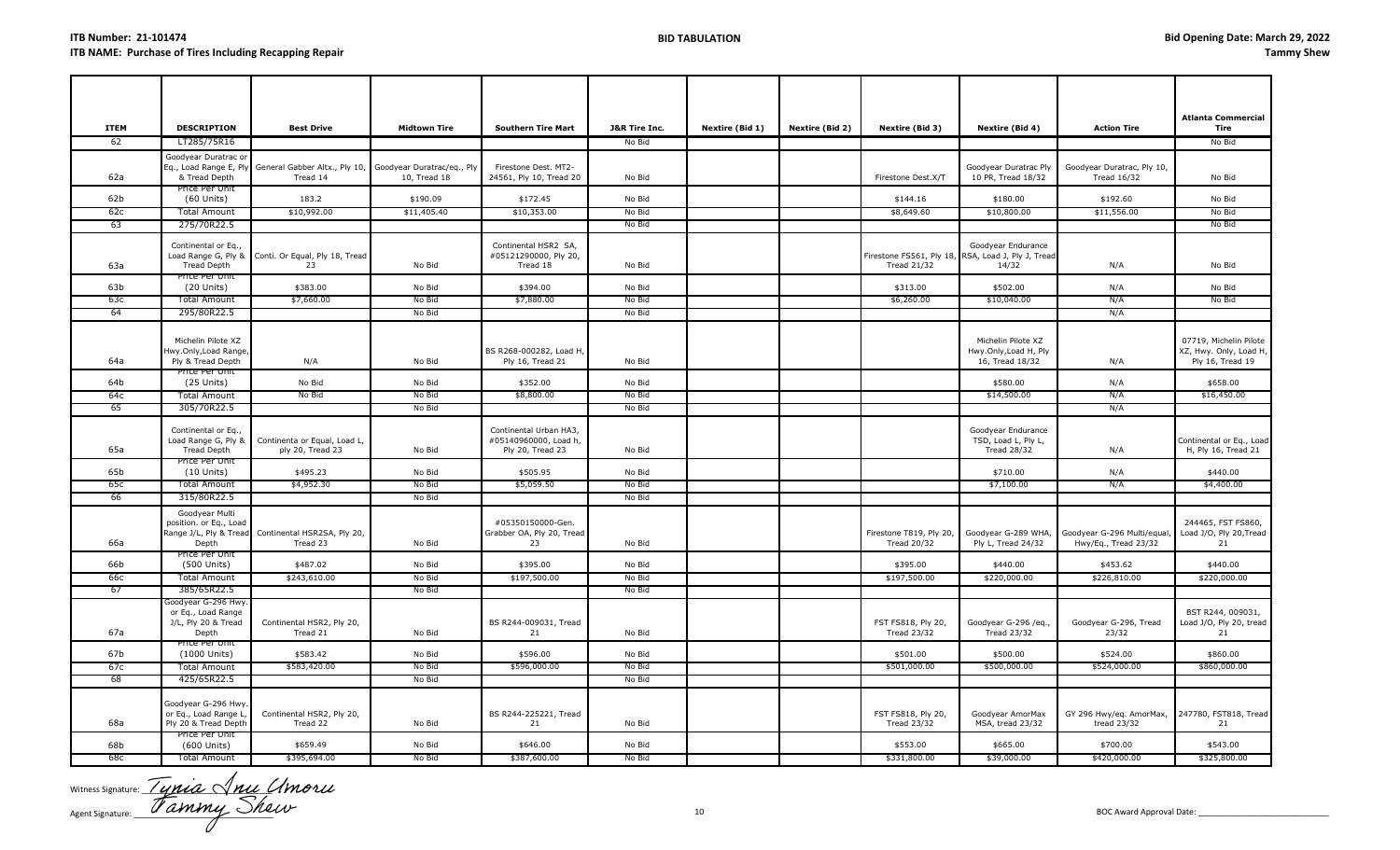| <b>ITEM</b> | <b>DESCRIPTION</b>                                                      | <b>Best Drive</b>                                      | <b>Midtown Tire</b> | <b>Southern Tire Mart</b>                 | <b>J&amp;R Tire Inc.</b> | Nextire (Bid 1)                                    | Nextire (Bid 2)                                | Nextire (Bid 3)                                      | Nextire (Bid 4)                                    | <b>Action Tire</b> | <b>Atlanta Commercial</b><br>Tire                 |
|-------------|-------------------------------------------------------------------------|--------------------------------------------------------|---------------------|-------------------------------------------|--------------------------|----------------------------------------------------|------------------------------------------------|------------------------------------------------------|----------------------------------------------------|--------------------|---------------------------------------------------|
| 69          | P265/65R18                                                              |                                                        | No Bid              |                                           | No Bid                   |                                                    |                                                |                                                      |                                                    | N/A                |                                                   |
| 69a         | Goodyear or Equal,<br>Load Range-S, Ply &<br>Tread Depth                | General HB60, Ply 4, Tread<br>10                       | No Bid              | Firestone Dest.LE3,<br>005389, Tread 10   | No Bid                   |                                                    |                                                | Firestone Dest.LE3, Ply<br>4PR, Tread 10/32          |                                                    | N/A                | 241235, Firestone<br>Dest.LE3, Ply 4, Tread<br>12 |
| 69b         | Price Per Unit<br>$(20$ Units)                                          | \$145.00                                               | No Bid              | \$123.47                                  | No Bid                   |                                                    |                                                | \$113.00                                             |                                                    | N/A                | \$115.00                                          |
| 69с         | <b>Total Amount</b>                                                     | \$2,900.00                                             | No Bid              | \$2,469.40                                | No Bid                   |                                                    |                                                | \$2,260.00                                           |                                                    | N/A                | \$2,300.00                                        |
| 70          | P265/70R16                                                              |                                                        | No Bid              |                                           | No Bid                   |                                                    |                                                |                                                      |                                                    | N/A                |                                                   |
| 70a         | Goodyear or Eq.-Load<br>Depth                                           | Range-S, Ply & Tread General HTS60, Ply 4, Tread<br>10 | No Bid              | Firestone Dest.LE3,<br>005354, Tread 10   | No Bid                   |                                                    |                                                | Firestone LE3, Ply 4PR,<br>Tread 10/32               |                                                    | N/A                | Firestone Dest.LE3,<br>005354, Ply 4, Tread<br>12 |
| 70b         | Price Per Unit<br>$(20$ Units)                                          | \$126.00                                               | No Bid              | \$133.40                                  | No Bid                   |                                                    |                                                | \$121.00                                             |                                                    | N/A                | \$155.18                                          |
| 70с         | Total Amount                                                            | \$2,520.00                                             | No Bid              | \$2,668.00                                | No Bid                   |                                                    |                                                | \$2,420.00                                           |                                                    | N/A                | \$3,103.60                                        |
| -71         | P255/70R17                                                              |                                                        | No Bid              |                                           | No Bid                   |                                                    |                                                |                                                      |                                                    | N/A                |                                                   |
| 71a         | Goodyear or Eq.-Load<br>Depth<br>rice Per Unit                          | Range-S, Ply & Tread General HTS60, Ply 4, Tread<br>10 | No Bid              | Firestone Dest.LE3,<br>005371, Tread 10   | No Bid                   |                                                    |                                                | Firestone LE3, Ply 4PR,<br><b>Tread 10/32</b>        |                                                    | N/A                | Firestone Dest.LE2,<br>136043, Ply 4, Tread<br>12 |
| 71b         | $(20$ Units)                                                            | \$148.00                                               | No Bid              | \$126.51                                  | No Bid                   |                                                    |                                                | \$114.00                                             |                                                    | N/A                | \$184.20                                          |
| 71c         | Total Amount                                                            | \$2,960.00                                             | No Bid              | \$2,530.20                                | No Bid                   |                                                    |                                                | \$2,280.00                                           |                                                    | N/A                | \$3,684.00                                        |
| 72          | P195/65R15                                                              |                                                        | No Bid              |                                           | No Bid                   |                                                    |                                                |                                                      |                                                    | N/A                |                                                   |
| 72a         | Goodyear or Eq.-Load<br>Range-S, Ply & Tread<br>Depth<br>Price Per Unit | N/A                                                    | No Bid              | Firestone All Season-<br>006252, Tread 10 | No Bid                   |                                                    |                                                | Bridgestone Ecopia<br>Ep422, Ply 91H, Tread<br>11/32 |                                                    | N/A                | 015131, FST Fuel<br>Fighter, Ply 4, Tread 10      |
| 72b         | $(10$ Units)                                                            | N/A                                                    | No Bid              | \$75.11                                   | No Bid                   |                                                    |                                                | \$67.00                                              |                                                    | N/A                | \$65.90                                           |
| 72c         | <b>Total Amount</b>                                                     | N/A                                                    | No Bid              | \$751.10                                  | No Bid                   |                                                    |                                                | \$670.00                                             |                                                    | N/A                | \$659.00                                          |
| 73          | P225/60VR16 RSA                                                         |                                                        |                     |                                           | No Bid                   |                                                    |                                                |                                                      |                                                    | N/A                |                                                   |
| 73a         | Goodyear or Eq.-Load<br>Range-S, Ply & Tread<br>Depth<br>Price Per Unit | General Justice, Ply 4, Tread<br>10                    | Ply 6, Tread 12     | #15553910000, Ply SL,<br>Tread 10         | No Bid                   | Gen. Justice, Load<br>98V, Ply PR, Tread<br>10/32  | BF Goodrich,<br>Pursuit, Load 198V,<br>Ply 98V | Firestone Pursuit                                    | Goodyear RSA, Load<br>98V, Ply 4PR, Tread<br>10/32 | N/A                | 1555391, GMAX, Ply 4,<br>Tread 10                 |
| 73b         | (1000 Units)                                                            | \$105.00                                               | \$96.90             | \$115.00                                  | No Bid                   | \$99.00                                            | \$90.00                                        |                                                      | \$91.80                                            | N/A                | \$97.66                                           |
| 73c<br>74   | <b>Total Amount</b>                                                     | \$105,000.00                                           | \$96,900.00         | \$115,000.00                              | No Bid<br>No Bid         | \$99,000.00                                        | \$90,000.00                                    |                                                      | \$91,800.00                                        | N/A<br>N/A         | \$97,666.00                                       |
|             | P235/55R17 RSA                                                          |                                                        |                     |                                           |                          |                                                    |                                                |                                                      |                                                    |                    |                                                   |
| 74a         | Goodyear or Eq.-Load<br>Range-S, Ply & Tread<br>Depth                   | General Justice, Ply 4, Tread<br>10                    | Ply 6, Tread 11     | #15553940000, Ply SL,<br>Tread 10         | No Bid                   | Gen. Justice, Load<br>99W, Ply 4PR, Tread<br>10/32 | BFG, Pursuit, Load<br>103W, Ply 103W           | Firestone Pursuit, Load<br>W, Ply 4PR, Tread 9/32    | Goodyear RSA, Load<br>99W, Ply 4PR, Tread<br>10/32 | N/A                | 1555394, Ply 4, Tread<br>10                       |
| 74b         | Price Per Unit<br>(2000 Units)                                          | \$114.18                                               | \$116.27            | \$125.32                                  | No Bid                   | \$109.32                                           | \$105.00                                       | \$99.24                                              | \$110.14                                           | N/A                | \$109.32                                          |

Witness Signature:  $\angle$  *UYIUU* ( $\sqrt{N}$ U Agent Signature: \_\_\_\_\_\_\_\_\_\_\_\_\_\_\_\_\_\_\_\_\_\_\_\_\_\_\_\_\_\_\_ 11 BOC Award Approval Date: \_\_\_\_\_\_\_\_\_\_\_\_\_\_\_\_\_\_\_\_\_\_\_\_\_\_\_\_\_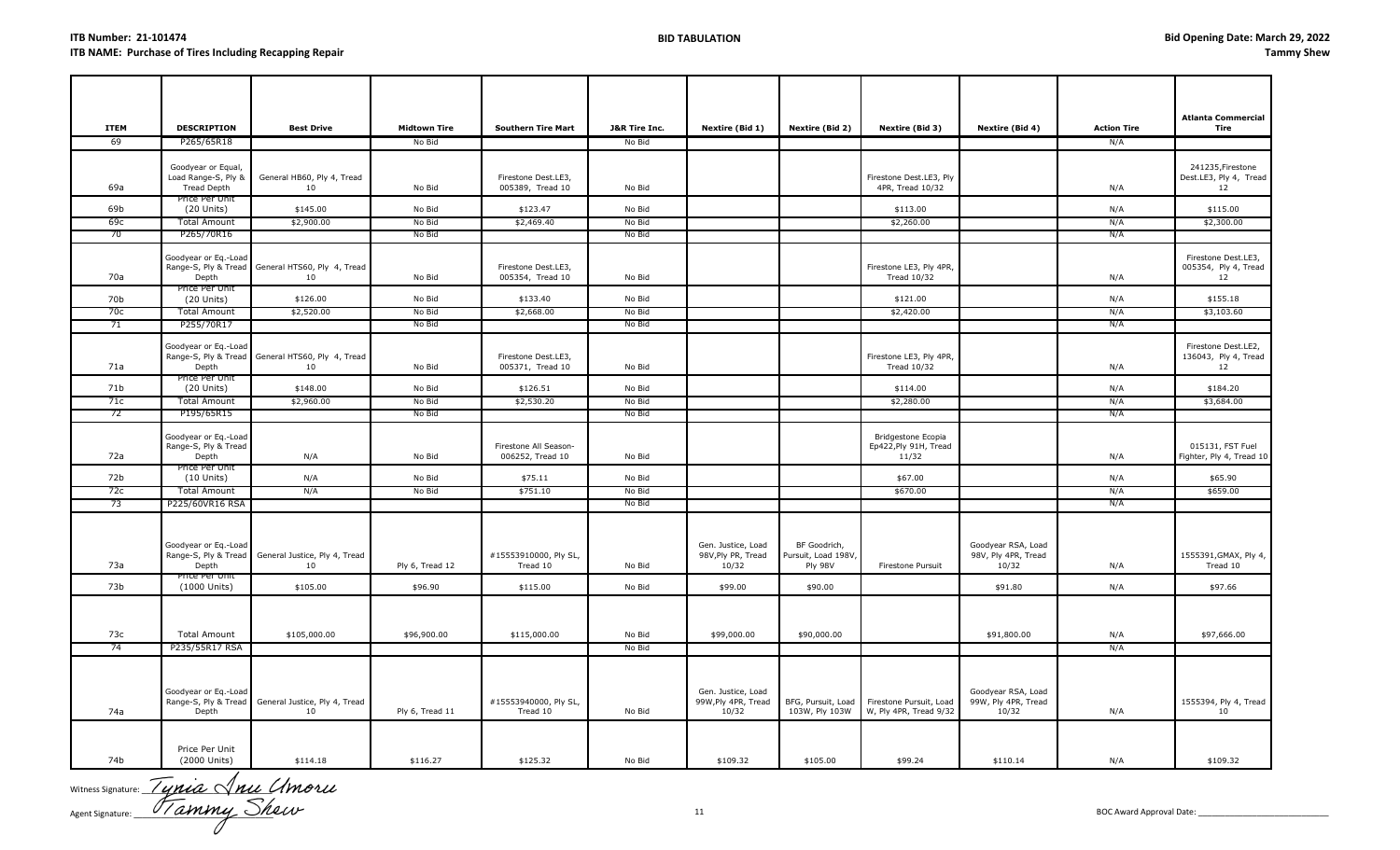|             |                                       |                                                          |                     |                                   |                  |                                            |                                    |                                                   |                                            |                    | <b>Atlanta Commercial</b>        |
|-------------|---------------------------------------|----------------------------------------------------------|---------------------|-----------------------------------|------------------|--------------------------------------------|------------------------------------|---------------------------------------------------|--------------------------------------------|--------------------|----------------------------------|
| <b>ITEM</b> | <b>DESCRIPTION</b>                    | <b>Best Drive</b>                                        | <b>Midtown Tire</b> | <b>Southern Tire Mart</b>         | J&R Tire Inc.    | Nextire (Bid 1)                            | Nextire (Bid 2)                    | Nextire (Bid 3)                                   | <b>Nextire (Bid 4)</b>                     | <b>Action Tire</b> | Tire                             |
|             |                                       |                                                          |                     |                                   |                  |                                            |                                    |                                                   |                                            |                    |                                  |
|             |                                       |                                                          |                     |                                   |                  |                                            |                                    |                                                   |                                            |                    |                                  |
| 74c<br>75   | <b>Total Amount</b><br>P265/60R17 RSA | \$228,360.00                                             | \$232,540.00        | \$250,640.00                      | No Bid<br>No Bid | \$218,640.00                               | \$210,000.00                       | \$198,480.00                                      | \$220,280.00                               | N/A<br>N/A         | \$218,640.00                     |
|             |                                       |                                                          |                     |                                   |                  |                                            |                                    |                                                   |                                            |                    |                                  |
|             |                                       |                                                          |                     |                                   |                  |                                            |                                    |                                                   |                                            |                    |                                  |
|             |                                       |                                                          |                     |                                   |                  |                                            |                                    |                                                   |                                            |                    |                                  |
|             | Goodyear or Eq.-Load                  | Range-108V-S, Ply & General Justice, Ply 6, Tread        |                     | #15553960000, Ply 6,              |                  | Gen. Justice, Load<br>108V, Ply 4PR, Tread | BF Goodrich,<br>Pursuit, Load 108V | Firestone Pursuit, Load<br>108V, Ply 4PR, Tread   | Goodyear RSA, Load                         |                    |                                  |
| 75a         | Tread Depth                           | 10                                                       | Ply 6, Tread 10     | Tread 10                          | No Bid           | 10                                         | Ply 108V, Tread 10                 | 9/32                                              | 108V, Ply 4PR, Tread 10                    | N/A                | 1555396 GMAX                     |
|             |                                       |                                                          |                     |                                   |                  |                                            |                                    |                                                   |                                            |                    |                                  |
| 75b         | Price Per Unit<br>(2000 Units)        | \$133.33                                                 | \$129.31            | \$145.00                          | No Bid           | \$129.00                                   | \$116.00                           | \$110.54                                          | \$122.50                                   | N/A                | \$130.00                         |
|             |                                       |                                                          |                     |                                   |                  |                                            |                                    |                                                   |                                            |                    |                                  |
|             |                                       |                                                          |                     |                                   |                  |                                            |                                    |                                                   |                                            |                    |                                  |
|             |                                       |                                                          |                     |                                   |                  |                                            |                                    |                                                   |                                            |                    |                                  |
| 75c<br>76   | <b>Total Amount</b><br>P235/50r18     | \$266,660.00                                             | \$258,620.00        | \$290,000.00                      | No Bid<br>No Bid | \$258,000.00                               | \$232,000.00                       | \$221,080.00                                      | \$245,000.00                               | N/A<br>N/A         | \$260,000.00                     |
|             |                                       |                                                          |                     |                                   |                  |                                            |                                    |                                                   |                                            |                    |                                  |
|             |                                       |                                                          |                     |                                   |                  |                                            |                                    |                                                   |                                            |                    |                                  |
|             |                                       |                                                          |                     |                                   |                  |                                            | BF Goodrich,                       |                                                   |                                            |                    |                                  |
|             | Goodyear or equal. -                  | General Justice, Ply 6, Tread                            |                     | #15553930000, Ply XL,             |                  | Gen. Justice, Extra<br>Load 101W, Ply 4PR, | Pursuit, Load<br>101WXL, Ply       | Firestone Pursuit, Extra<br>Load V, Ply XL, Tread | Goodyear RSA, EXTRA<br>Load 101W, Ply 4PR, |                    | 1555393 GMAX, Ply XL,            |
| 76a         | Extra Load, Ply & Tread               | 10                                                       | Ply 6, Tread 11     | Tread 10                          | No Bid           | <b>Tread 10/32</b>                         | 101WXL                             | 9/32                                              | <b>Tread 10/32</b>                         | N/A                | Tread 10                         |
|             |                                       |                                                          |                     |                                   |                  |                                            |                                    |                                                   |                                            |                    |                                  |
|             | Price Per Unit                        |                                                          |                     |                                   |                  |                                            |                                    |                                                   |                                            |                    |                                  |
| 76b         | (2000 Units)                          | \$118.32                                                 | \$140.45            | \$130.00                          | No Bid           | \$114.00                                   | \$114.00                           | \$125.70                                          | \$132.00                                   | N/A                | \$114.50                         |
|             |                                       |                                                          |                     |                                   |                  |                                            |                                    |                                                   |                                            |                    |                                  |
| 76с         | Total Amount                          | \$236,640.00                                             | \$280,900.00        | \$260,000.00                      | No Bid           | \$228,000.00                               | \$228,000.00                       | \$251,400.00                                      | \$264,000.00                               | N/A                | \$229,000.00                     |
|             |                                       |                                                          |                     |                                   |                  |                                            |                                    |                                                   |                                            |                    |                                  |
|             |                                       |                                                          |                     |                                   |                  |                                            |                                    |                                                   |                                            |                    |                                  |
| 77          | P225/60r18                            |                                                          |                     |                                   | No Bid           |                                            |                                    |                                                   |                                            | N/A                |                                  |
|             |                                       |                                                          |                     |                                   |                  |                                            |                                    |                                                   |                                            |                    |                                  |
|             |                                       |                                                          |                     |                                   |                  |                                            |                                    |                                                   |                                            |                    |                                  |
|             | Goodyear or Eq.-Load                  |                                                          |                     |                                   |                  | Gen. Justice, Load                         |                                    |                                                   | Goodyear RSA, Load                         |                    |                                  |
| 77a         | Depth                                 | Range-S, Ply & Tread General Justice, Ply 4, Tread<br>10 | Ply 6, Tread 11     | #15553920000, Ply SL,<br>Tread 10 | No Bid           | 100W, Ply 4PR, Tread<br>10/32              |                                    | Firestone Pursuit, Load<br>W, Ply 4PR, Tread 9/32 | 100W, Ply 4PR, Tread<br>10/32              | N/A                | 1555392 GMAX, Ply 4,<br>Tread 10 |
|             | Price Per Unit                        |                                                          |                     |                                   |                  |                                            |                                    |                                                   |                                            |                    |                                  |
| 77b         | (400 Units)                           | \$122.55                                                 | \$123.29            | \$132.67                          | No Bid           | \$116.67                                   |                                    | \$103.35                                          | \$116.67                                   | N/A                | \$116.67                         |
| 77c         | <b>Total Amount</b>                   | \$49,020.00                                              | \$49,316.00         | \$53,068.00                       | No Bid           | \$46,668.00                                |                                    | \$41,340.00                                       | \$46,668.00                                | N/A                | \$46,668.00                      |
| 78          | P275/55r20                            |                                                          |                     |                                   |                  |                                            |                                    |                                                   |                                            | N/A                |                                  |

Witness Signature: <u>/ UNUC (VNU</u> C Agent Signature: \_\_\_\_\_\_\_\_\_\_\_\_\_\_\_\_\_\_\_\_\_\_\_\_\_\_\_\_\_\_\_ 12 BOC Award Approval Date: \_\_\_\_\_\_\_\_\_\_\_\_\_\_\_\_\_\_\_\_\_\_\_\_\_\_\_\_\_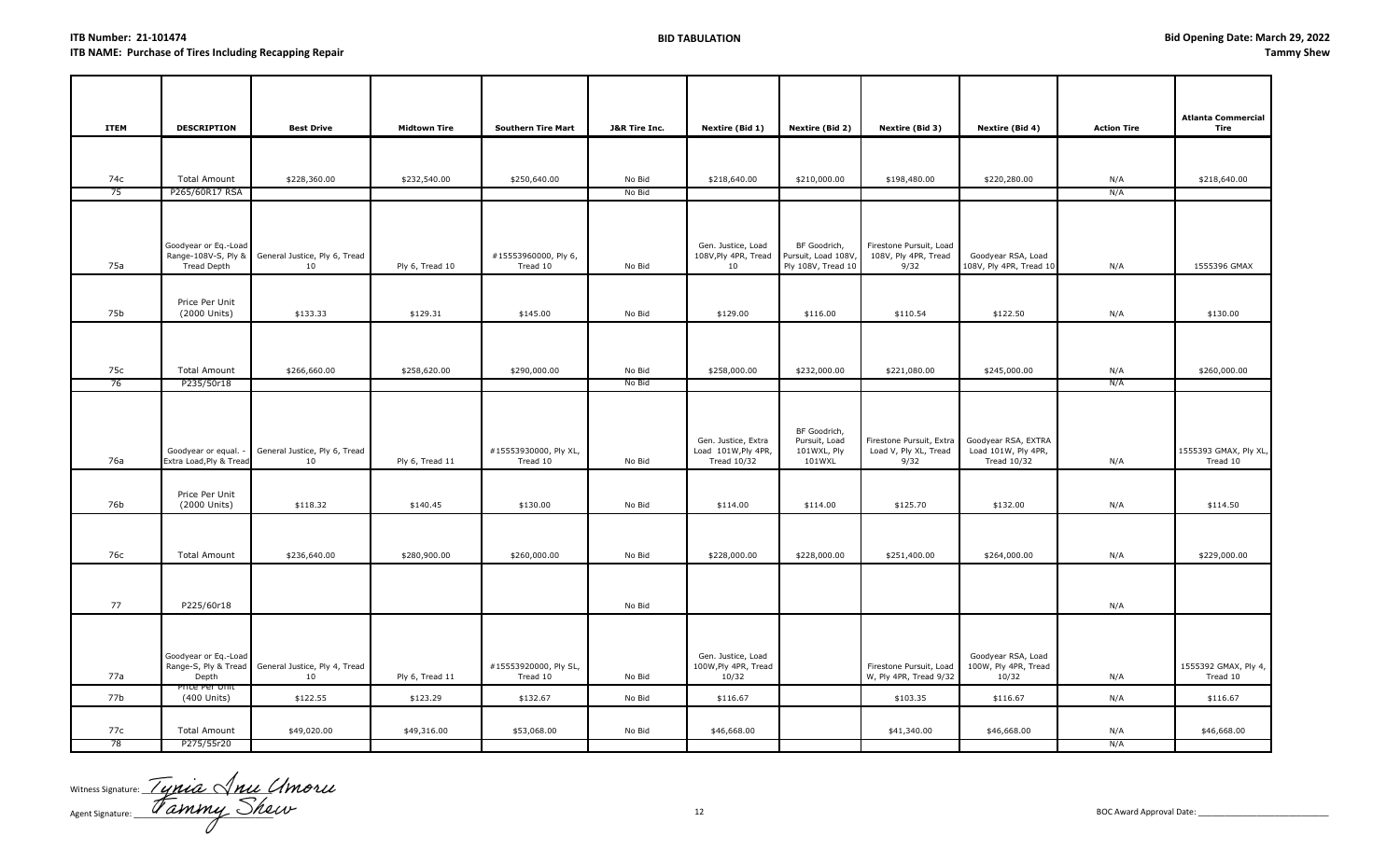| <b>ITEM</b>  | <b>DESCRIPTION</b>                                | <b>Best Drive</b>                                        | <b>Midtown Tire</b>     | <b>Southern Tire Mart</b>                     | <b>J&amp;R Tire Inc.</b>                                                    | Nextire (Bid 1)                                     | <b>Nextire (Bid 2)</b> | Nextire (Bid 3)                                   | Nextire (Bid 4)                                     | <b>Action Tire</b>   | <b>Atlanta Commercial</b><br>Tire |
|--------------|---------------------------------------------------|----------------------------------------------------------|-------------------------|-----------------------------------------------|-----------------------------------------------------------------------------|-----------------------------------------------------|------------------------|---------------------------------------------------|-----------------------------------------------------|----------------------|-----------------------------------|
| 78a          | Goodyear or Eq.-Load<br>Depth                     | Range-S, Ply & Tread General Justice, Ply 4, Tread<br>10 | Ply 6, Tread 11         | Ply SL, Tread 10                              | No Bid                                                                      | Gen. Justice, Load<br>113V, Ply 4PR, Tread<br>10/32 |                        | Firestone Pursuit, Load<br>V, Ply 4PR, Tread 9/32 | Goodyear RSA, Load<br>113V, Ply 4PR, Tread<br>10/32 | N/A                  | 1559081 GMAX, Ply 4,<br>Tread 10  |
| 78b.<br>78c. | Price Per Unit<br>(400 Units)<br>Total Amount     | \$138.26<br>\$55,304.00                                  | \$145.26<br>\$58,104.00 | \$149.39<br>\$59,756.00                       | No Bid<br>No Bid                                                            | \$133.39<br>\$53,356.00                             |                        | \$148.55<br>\$59,420.00                           | \$137.50<br>\$55,000.00                             | N/A<br>N/A           | \$135.39<br>\$54,156.00           |
| 79           | 11R22.5                                           |                                                          |                         |                                               |                                                                             |                                                     |                        |                                                   | No Bid                                              |                      |                                   |
| 79a          | 26/32 mud/Snow<br>(Tread & Unit Price)            | Cont. Techno Tread W/L, 26Z,<br>\$159.00                 | No bid                  | BDM-666645 Tread 26/32<br>\$186.00            | Tread 26 \$164.90                                                           |                                                     |                        |                                                   | No Bid                                              | Tread 26/32 \$128.76 | BDM Tread 26/32,<br>\$127.97      |
| 79b.         | Deepest Tread<br>offered-mud/Snow<br>(Unit Price) | Cont. HDL3, 28 tread,<br>\$181.89                        | No bid                  | Tread 26/32 \$186.00                          | Tread 26 \$164.90                                                           |                                                     |                        |                                                   | No Bid                                              | Tread 26/32 \$128.76 | N/A                               |
|              | Section with Cap<br>Spot w/Cap                    | \$25.00<br>\$5.00                                        | No bid<br>No bid        | \$15.00<br>\$5.00                             | R-120-\$21.00, R-122-<br>\$23.00, R-130-\$27.00,<br>R-135-\$35.00<br>\$4.00 |                                                     |                        |                                                   | No Bid<br>No Bid                                    | \$146.76<br>\$136.76 | \$12.00<br>\$0.00                 |
|              |                                                   |                                                          |                         |                                               |                                                                             |                                                     |                        |                                                   |                                                     |                      |                                   |
| 80           | 12R22.5                                           |                                                          | No bid                  |                                               |                                                                             |                                                     |                        |                                                   | No Bid                                              |                      |                                   |
| 80a.         | 26/32 mud/Snow<br>(Tread & Unit Price)            | Cont. Techno Tread W/L, 26,<br>\$163.00                  | No bid                  | BDM-666653 Tread 26/32<br>\$192.00            | Tread 26 \$170.00                                                           |                                                     |                        |                                                   | No Bid                                              | Tread 26/32 \$140.78 | BDM Tread 26/32,<br>\$129.00      |
| 80b.         | Deepest Tread<br>offered-mud/Snow<br>(Unit Price) | Cont. HDL3, 28 tread,<br>\$192.00                        | No bid                  | Tread 26/32 \$192.00                          | Tread 26 \$170.00                                                           |                                                     |                        |                                                   | No Bid                                              | Tread 26/32 \$140.78 | N/A                               |
|              | Section w/Cap                                     | \$25.00                                                  | No bid                  | \$15.00                                       | R-120-\$21.00, R-122-<br>\$23.00, R-130-\$27.00,<br>R-135-\$35.00           |                                                     |                        |                                                   | No Bid                                              | \$158.78             | \$12.00                           |
|              | Spot w/Cap                                        | \$5.00                                                   | No bid                  | \$5.00                                        | \$4.00                                                                      |                                                     |                        |                                                   | No Bid                                              | \$148.78             | \$0.00                            |
| 81           | 315/80R22.5                                       |                                                          | No bid                  |                                               |                                                                             |                                                     |                        |                                                   | No Bid                                              |                      |                                   |
| 81a.         | 26/32 mud/Snow<br>(Tread & Unit Price)            | Cont. Techno Tread W/L, 26,<br>\$167.30                  | No bid                  | BDM-667064 Tread 32/32<br>\$192.00            | Tread 26 \$186.00                                                           |                                                     |                        |                                                   | No Bid                                              | Tread 26/32 \$141.15 | BDM Tread 26/32,<br>\$164.90      |
| 81b.         | Deepest Tread<br>offered-mud/Snow<br>(Unit Price) | Cont. HDL3, 28 tread,<br>\$201.23                        | No bid                  | 32/32 \$192.00                                | Tread 26 \$186.00                                                           |                                                     |                        |                                                   | No Bid                                              | Tread 26/32 \$141.15 | N/A                               |
|              | Section w/Cap                                     | \$25.00                                                  | No bid                  | \$15.00                                       | R-120-\$21.00, R-122-<br>\$23.00, R-130-\$27.00,<br>R-135-\$35.00           |                                                     |                        |                                                   | No Bid                                              | \$159.15             | \$12.00                           |
|              | Spot w/Cap                                        | \$5.00                                                   | No bid                  | \$5.00                                        | \$4.00                                                                      |                                                     |                        |                                                   | No Bid                                              | \$149.15             | \$0.00                            |
| 82           | 215/75R17.5 Trailer<br>Tire                       | N/A                                                      | No bid                  |                                               | No Bid                                                                      |                                                     |                        |                                                   | No Bid                                              |                      |                                   |
| 82a.         | Tread<br>(15/32), Tread<br>offered & Unit price   | N/A                                                      | No bid                  | MetroMax Rib-672238,<br>Tread 16/32, \$214.00 | N/C                                                                         |                                                     |                        |                                                   | No Bid                                              | Tread 15/32, \$96.00 | BRSS, Tread 16/32,<br>\$102.00    |
| 82b.         | Highway Tread<br>(Tread & Unit Price)             | N/A                                                      | No bid                  | Tread 16/32 \$214.00                          | No Bid                                                                      |                                                     |                        |                                                   | No Bid                                              | Tread 15/32, \$96.00 | BRSS, Tread 16/32,<br>\$102.00    |

Witness Signature:  $\angle$  *UMLC*  $\vee$  *MLL*  $\vee$ Agent Signature: \_\_\_\_\_\_\_\_\_\_\_\_\_\_\_\_\_\_\_\_\_\_\_\_\_\_\_\_\_\_\_ 13 BOC Award Approval Date: \_\_\_\_\_\_\_\_\_\_\_\_\_\_\_\_\_\_\_\_\_\_\_\_\_\_\_\_\_